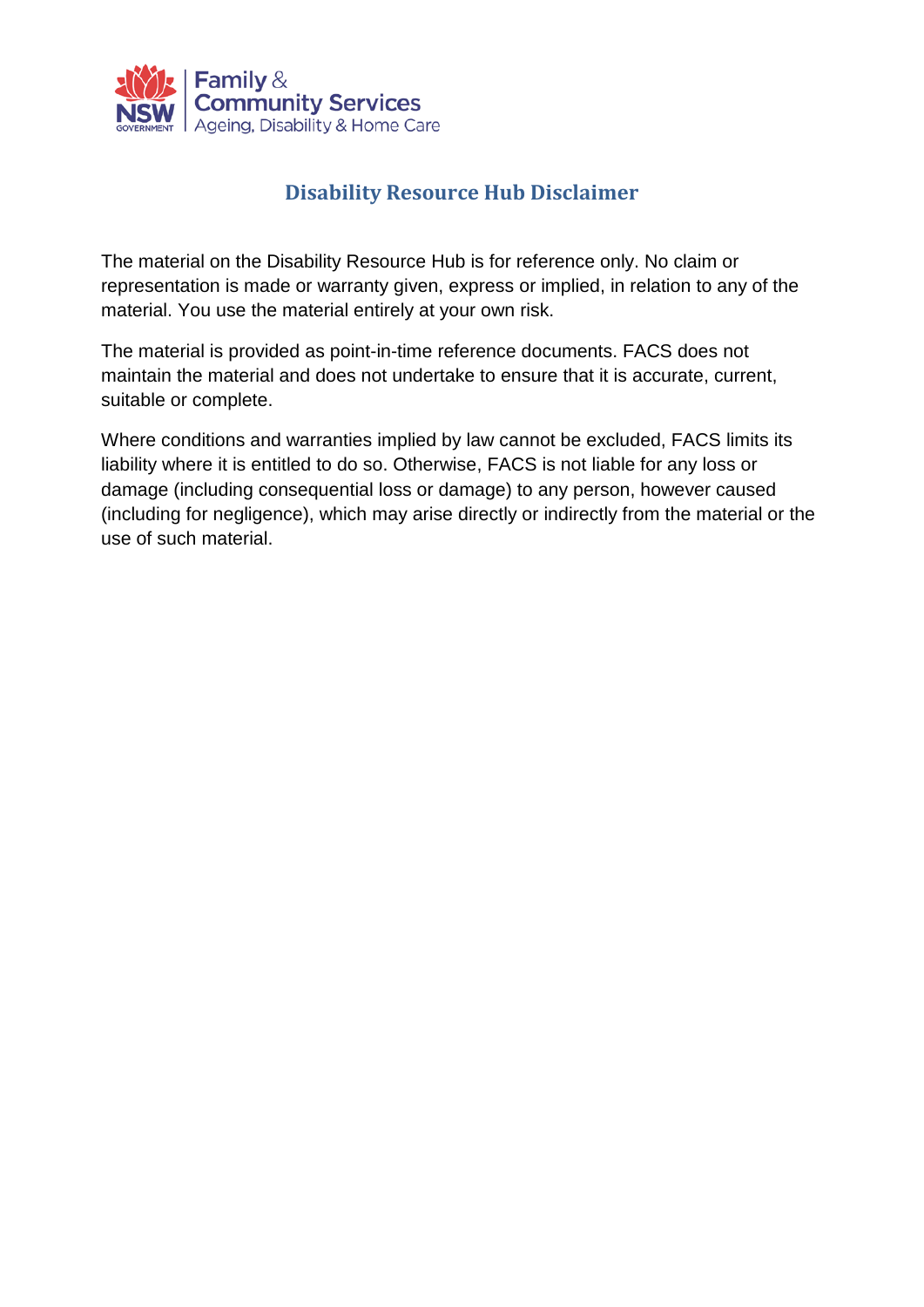

# Abuse and Neglect Prevention **Guidelines**

Summary: The Abuse and Neglect Prevention Guidelines provide paid and unpaid workers of ADHC operated and funded non-government disability support services, with information and resources to prevent abuse and neglect from occurring and strategies to intervene early when abuse or neglect is suspected.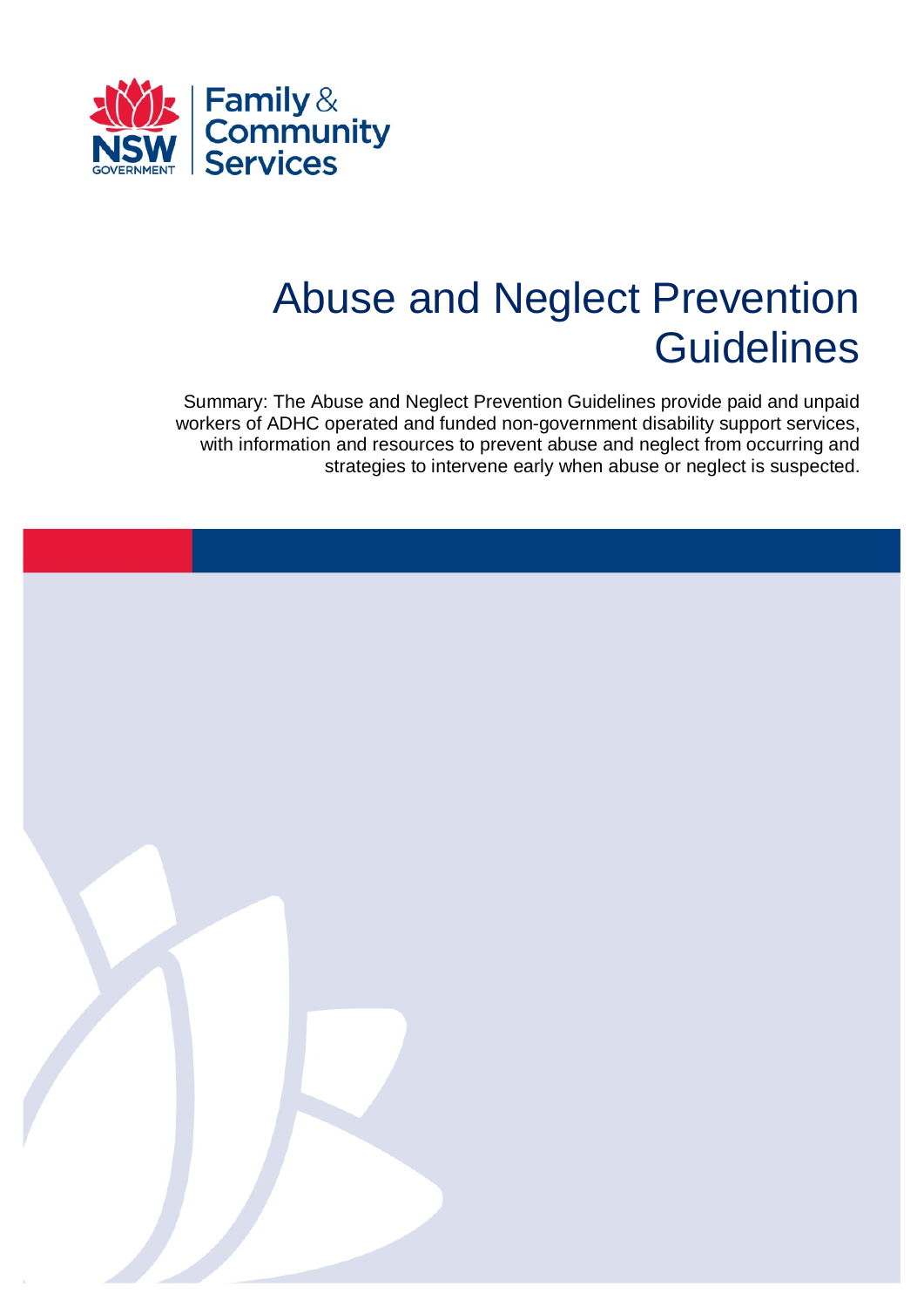

# Abuse and Neglect Prevention **Guidelines**

| <b>Document name</b>     | Abuse and Neglect Prevention Guidelines                                                                                                                                                                                                                                                                             |
|--------------------------|---------------------------------------------------------------------------------------------------------------------------------------------------------------------------------------------------------------------------------------------------------------------------------------------------------------------|
| <b>Policy</b>            | Abuse and Neglect                                                                                                                                                                                                                                                                                                   |
| <b>Version number</b>    | 1.0                                                                                                                                                                                                                                                                                                                 |
| <b>Approval date</b>     | January 2016                                                                                                                                                                                                                                                                                                        |
| <b>Policy manual</b>     | Safeguarding Policy and Practice Manual                                                                                                                                                                                                                                                                             |
| Approved by              | Deputy Secretary, ADHC                                                                                                                                                                                                                                                                                              |
| <b>Summary</b>           | The Abuse and Neglect Prevention Guidelines<br>provide paid and unpaid workers of ADHC operated<br>and funded non-government disability support<br>services, with information and resources to prevent<br>abuse and neglect from occurring and strategies to<br>intervene early when abuse or neglect is suspected. |
| <b>Replaces document</b> | <b>New Prevention Guidelines</b>                                                                                                                                                                                                                                                                                    |
| <b>Authoring unit</b>    | <b>Contemporary Residential Options</b>                                                                                                                                                                                                                                                                             |
| <b>Applies to</b>        | People who are being supported in ADHC operated<br>and funded non-government disability support<br>services.                                                                                                                                                                                                        |
| <b>Review date</b>       | 2017                                                                                                                                                                                                                                                                                                                |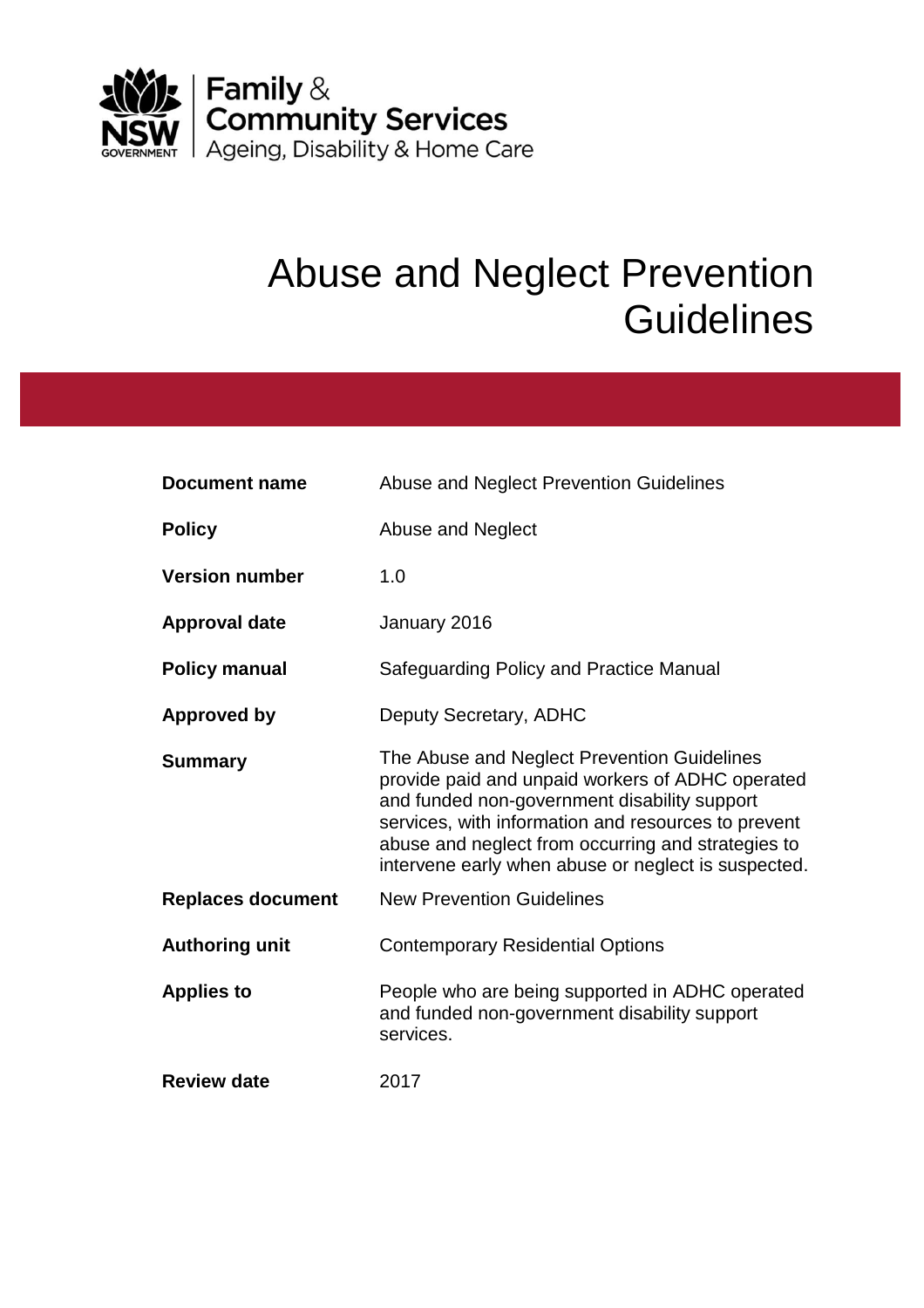## Version control

The first and final version of a document is version 1.0.

The subsequent final version of the first revision of a document becomes version 1.1.

Each subsequent revision of the final document increases by 0.1, for example version 1.2, version 1.3 etc.

## Revision history

| Version | Amendment date Amendment notes |                                                                                                                                                                                       |
|---------|--------------------------------|---------------------------------------------------------------------------------------------------------------------------------------------------------------------------------------|
| V1.0    | January 2016                   | The Prevention Guidelines are one of three<br>documents (Policy, Procedures, and Prevention<br>Guidelines) that replace the Abuse and Neglect<br>Policy and Procedures December 2014. |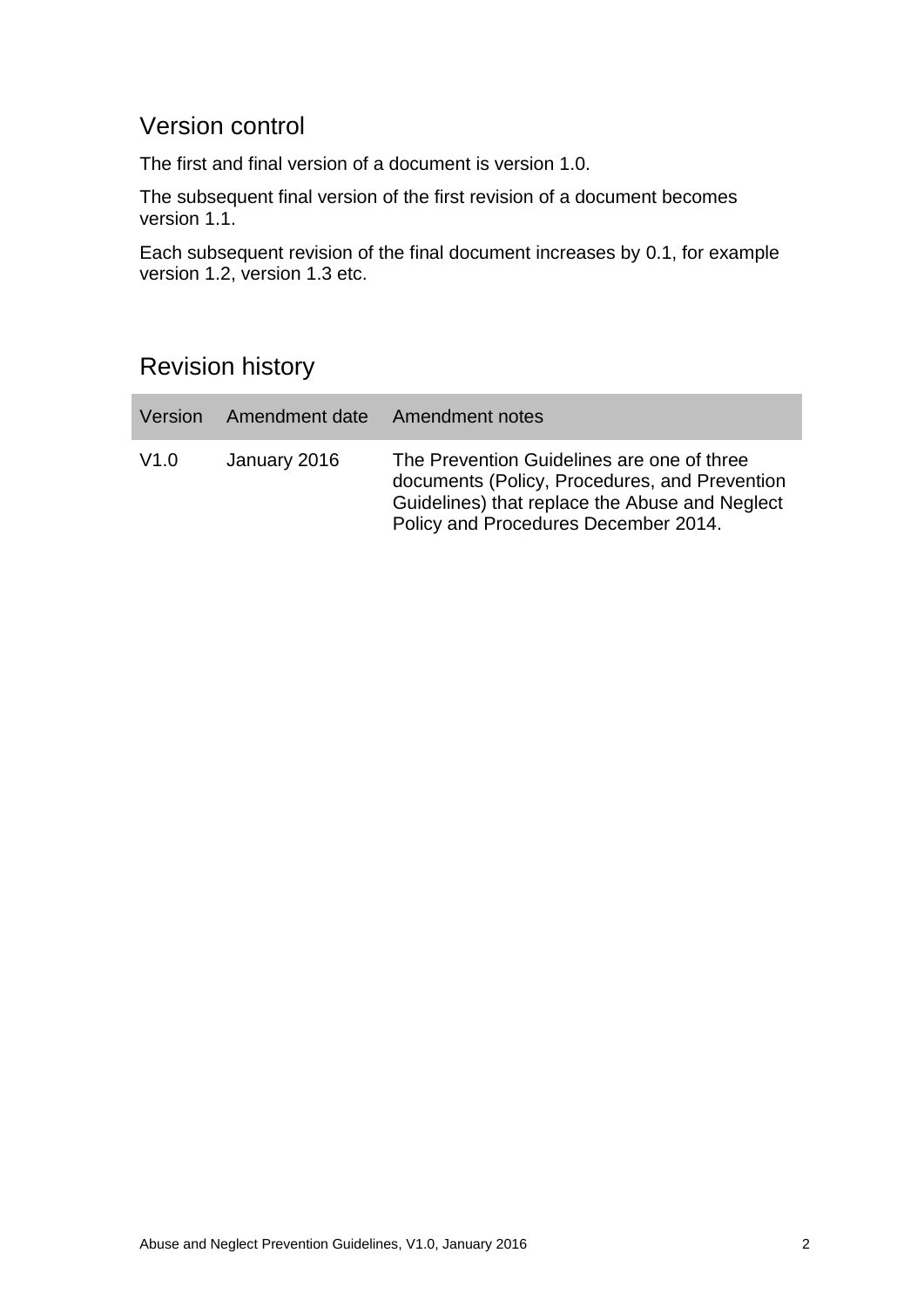# Table of contents

| $\mathbf 1$    |               |                                                         |  |
|----------------|---------------|---------------------------------------------------------|--|
| $\overline{2}$ |               |                                                         |  |
|                | 2.1           |                                                         |  |
|                | $2.2^{\circ}$ |                                                         |  |
|                | 2.3           |                                                         |  |
|                | 2.4           | Secondary prevention: Responding to abuse and neglect18 |  |
|                | 2.5           |                                                         |  |
| 3              |               |                                                         |  |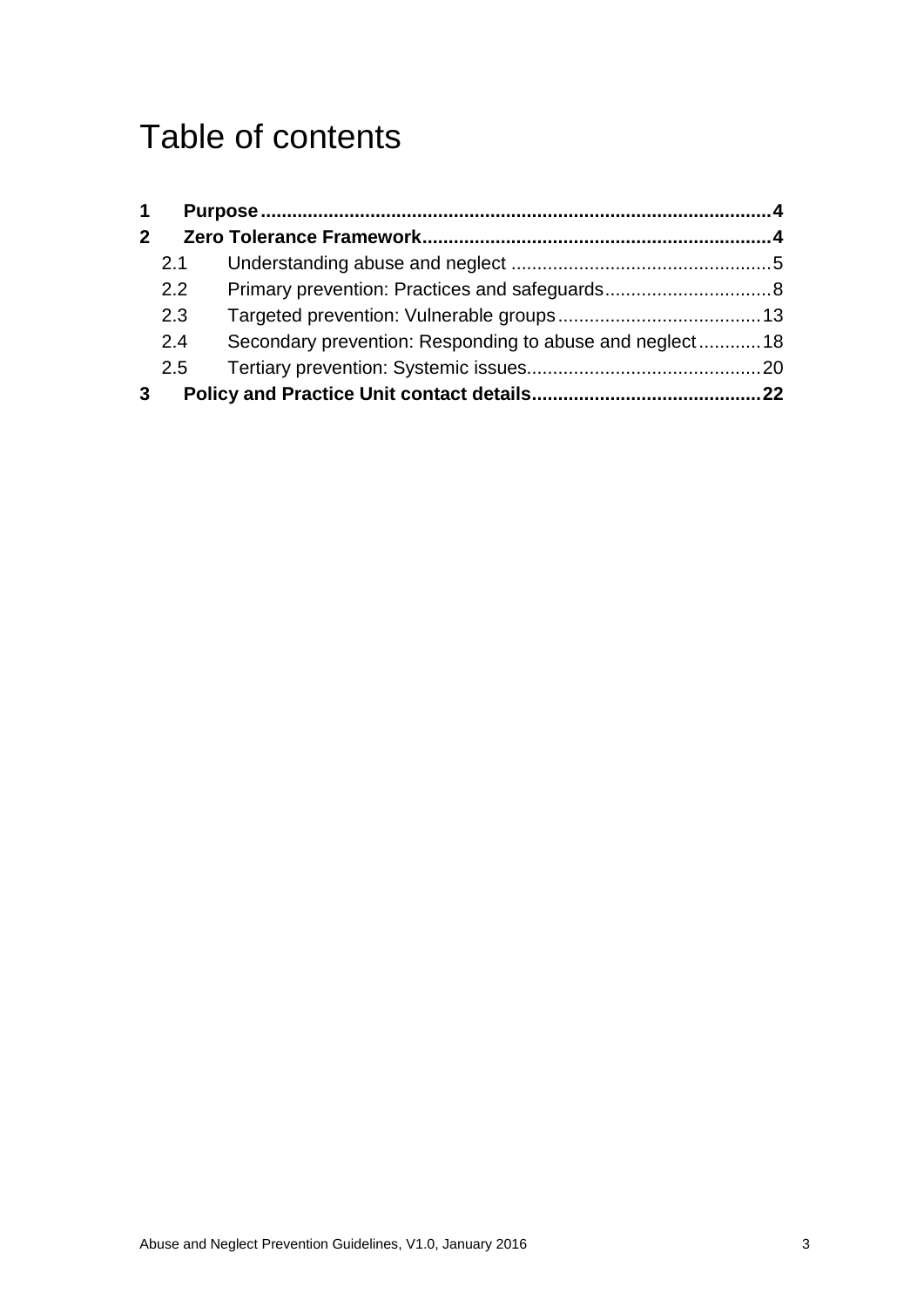# <span id="page-5-0"></span>1 Purpose

The Abuse and Neglect Prevention Guidelines (the Prevention Guidelines) is a guide for paid and unpaid workers of ADHC operated and funded nongovernment disability support services. It provides information and resources to prevent abuse and neglect from occurring and strategies for early intervention when abuse or neglect is suspected.

The types and definitions of abuse and neglect are outlined in the Abuse and Neglect Policy. Response procedures to abuse and neglect are discussed in the Abuse and Neglect Procedures. It is important to read the Guidelines in conjunction with the Policy and Procedures.

# <span id="page-5-1"></span>2 Zero Tolerance Framework

The Prevention Guidelines are written in the context of the National Disability Services (NDS) Zero Tolerance Framework (the Framework) which aims to provide disability services with practical support, tools and resources to improve prevention, early intervention and responses to abuse and neglect<sup>1</sup>.

The Framework has five layers (Diagram 1). In each of the following sections, each layer is discussed and good practice guidelines provided which are relevant to the support provided by ADHC operated and funded nongovernment disability support services.

| Understanding abuse and<br>neglect | Understanding types of abuse, neglect and<br>violence; prevalence and risk factors |
|------------------------------------|------------------------------------------------------------------------------------|
|                                    |                                                                                    |
| <b>Primary Prevention</b>          | Promoting practices and safeguards which<br>prevent abuse and neglect              |
|                                    |                                                                                    |
| <b>Targeted Prevention</b>         | Identifying and addressing risk factors and<br>vulnerable groups                   |
|                                    |                                                                                    |
| <b>Secondary Prevention</b>        | Responding to incidents and allegations of<br>abuse and neglect                    |
|                                    |                                                                                    |
| <b>Tertiary Prevention</b>         | Identifying and addressing underlying<br>causes and systemic issues                |

Diagram 1: The Zero Tolerance Framework

<sup>&</sup>lt;sup>1</sup> [NDS Zero Tolerance Framework](http://www.nds.org.au/projects/article/194)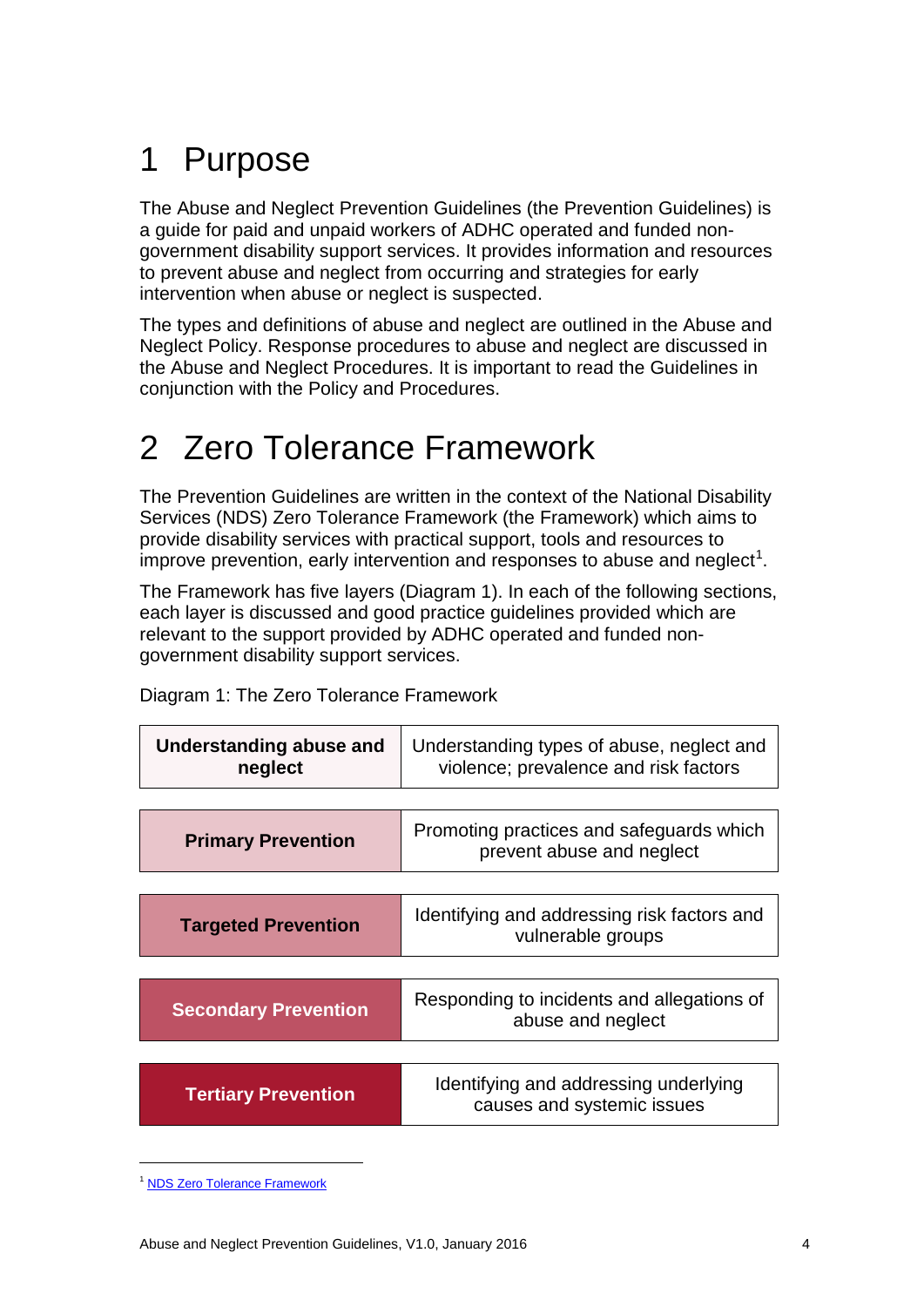## <span id="page-6-0"></span>2.1 Understanding abuse and neglect

Knowing the types of abuse, neglect, and risk factors is important in preventing abuse and neglect. A clear understanding of the person's rights, what constitutes abuse and neglect and how to respond, by the person and their support network, will greatly reduce the person's exposure to abuse and neglect.

#### **2.1.1 Incidents of abuse and neglect and risk factors**

Abuse and neglect involves a person or a group of people exercising power and control over another. Abuse and neglect can occur as an isolated incident or be ongoing over a period of time. It can be intentional or unintentional, subtle involving coercion and deceit, or it can be explosive and violent.

In comparison to the general population, people with disability are more likely to experience abuse and neglect<sup>2</sup>. The abuse and neglect is more likely to be severe in impact, to involve multiple incidents, to be sustained over a long period of time and to involve multiple perpetrators<sup>3</sup>.

There are additional risk factors for people with disability that are not present in the general population. For instance, people with disability are more likely to experience abuse and neglect due to:

- the unique environments where people live, work and socialise such as group homes, hostels, institutions, boarding houses, day programs and sheltered workshops
- a dependency on others to meet physical and intimate support needs
- an inability to express to others that abuse and neglect is occurring due to cognitive, communication and/or sensory impairment
- being dependent on one person or service to provide all supports
- being isolated from family, advocacy and community connections
- having limited community participation due to transport costs and the availability of appropriate transport facilities.

People with disability are more likely to experience abuse and neglect by someone they know, either a family member, paid support worker or another person with disability<sup>4</sup>. The potential sources of abuse and neglect are provided in the following table.

<sup>1</sup> <sup>2</sup> [Violence against women with disabilities – An overview of the literature. Women with Disabilities Australia.](http://wwda.org.au/issues/viol/viol1995/keran/)

<sup>&</sup>lt;sup>3</sup> Abuse Prevention Strategies in Specialist Disability Services. Commonwealth Department of Family and [Community Services.](http://www.nucleusgroup.com.au/downloads/abusePrevention2002.pdf)

<sup>&</sup>lt;sup>4</sup> Learning from Complaints – Occasional Paper No.1 Safeguarding People's Rights to be Free from Abuse – Key [considerations for preventing and responding to alleged staff to client abuse in disability services, Disability Services](http://odsc.vic.gov.au/public/editor_images/annual%20reports/dsc_occ_paper_no_1.pdf)  [Commission Victoria.](http://odsc.vic.gov.au/public/editor_images/annual%20reports/dsc_occ_paper_no_1.pdf)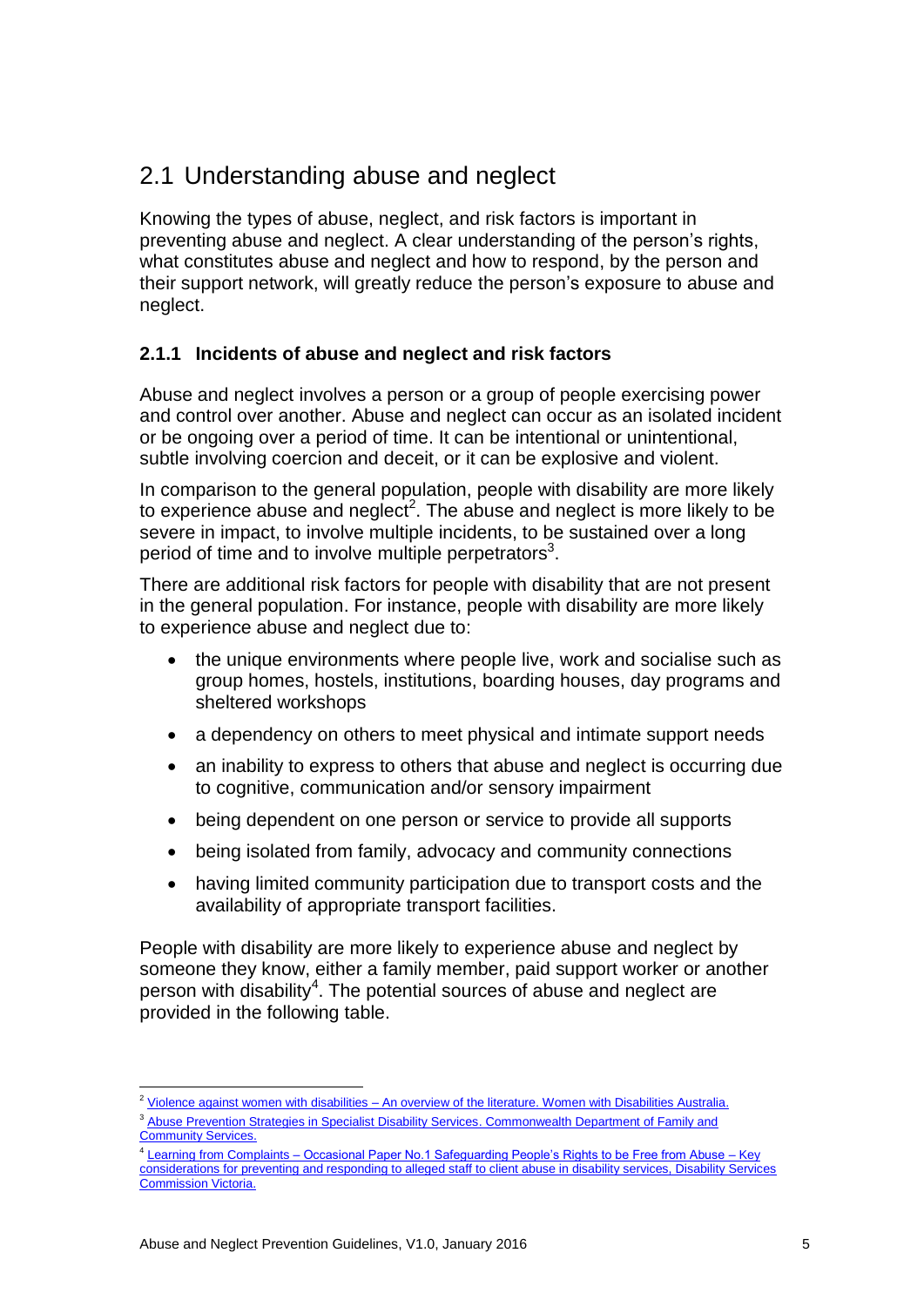**Table 1:** Potential sources of abuse and neglect

| Direct support staff                         | Have the greatest opportunity because they have<br>extended periods of one to one contact with the<br>person, are the providers of many of the<br>necessities of life and assist with intimate activities<br>such as bathing and hygiene. They may also have<br>access to the person's money. |
|----------------------------------------------|-----------------------------------------------------------------------------------------------------------------------------------------------------------------------------------------------------------------------------------------------------------------------------------------------|
| Other support workers                        | Have regular opportunities for unsupervised<br>contact with people with disability and their<br>property. They may also have access to the<br>person's money.                                                                                                                                 |
| Management<br>decisions                      | Management decision can intentionally and<br>unintentionally restrict a person's access to<br>services, freedom of movement and expression,<br>choice and control over matters of daily living.                                                                                               |
| Other people with<br>disability              | Are in regular and close contact with people with<br>disability, some of whom may have diminished<br>responsibility due to their own disability.                                                                                                                                              |
| <b>Visitors</b>                              | Have opportunities to spend time with individuals<br>and build relationships based on trust that can later<br>be violated.                                                                                                                                                                    |
| Family                                       | Can spend extended periods of time with the<br>person on their own, or away from staff and other<br>people with disability, and may have unlimited<br>access to finances and property.                                                                                                        |
| Guardians, financial<br>managers or trustees | Are in a position to make lifestyle and health<br>related decisions about the person and can<br>approve the use of the person's finances.                                                                                                                                                     |
| <b>Other Service</b><br>providers            | May have regular contact with the person away<br>from carers and family and are in positions of trust.                                                                                                                                                                                        |
| <b>Strangers</b>                             | Whenever the person is unsupervised or away<br>from their usual environment they may be at risk of<br>abuse and neglect from strangers.                                                                                                                                                       |

#### **2.1.2 Recognising warning signs**

Support workers and management play an important role in protecting a person with disability from further harm by recognising the indicators of abuse and neglect and responding to them. The presence of one or more indicators does not mean that abuse and neglect has occurred but does require support workers to be vigilant on the person's behalf.

Indicators of abuse and neglect are not always obvious, and while the person or others may suspect that abuse and neglect has occurred there might not be any evidence to confirm the suspicion. Indicators are variable, and people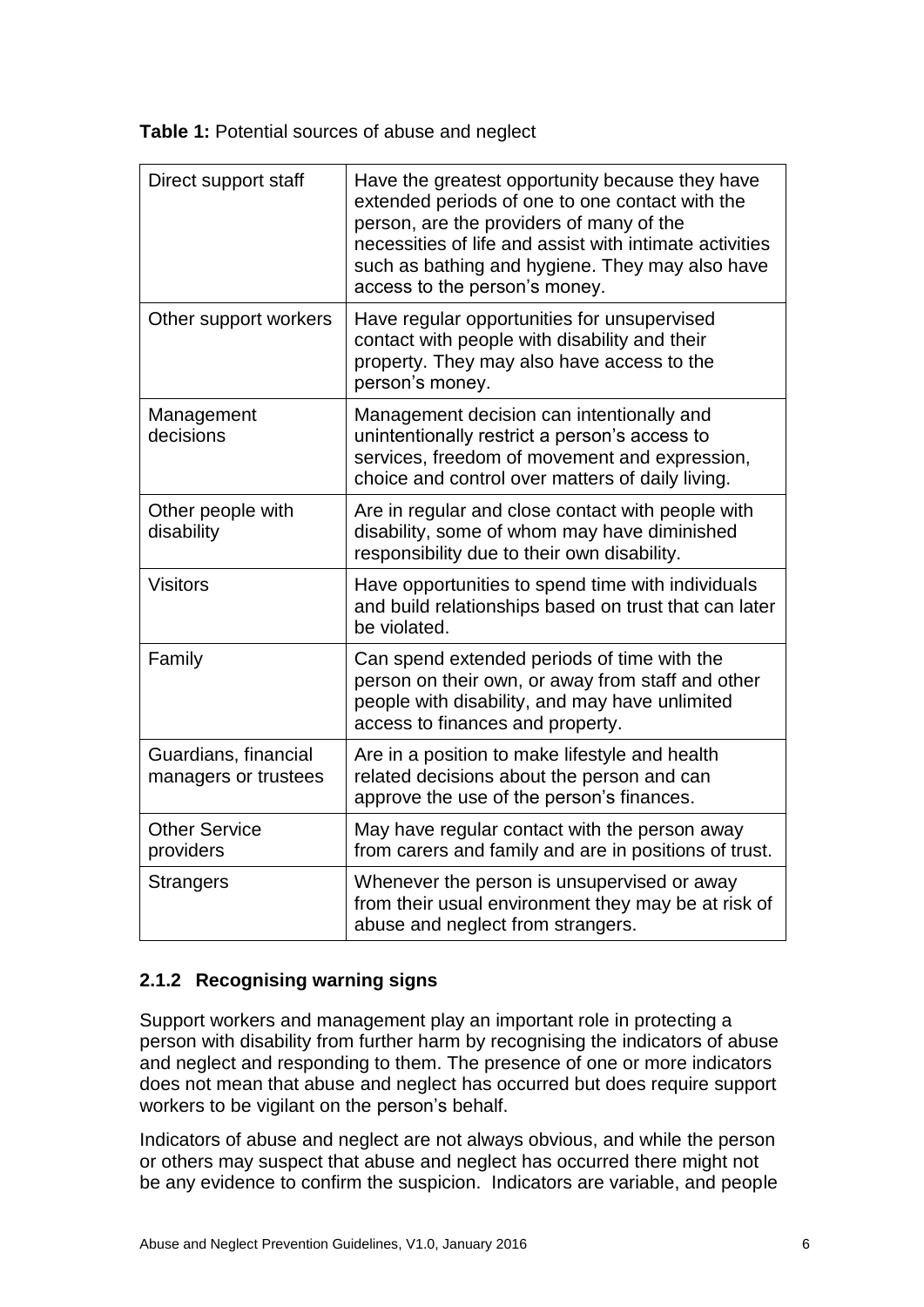who are familiar and have a strong positive relationship with the person, are best placed to recognise behavioural changes that may suggest abuse and neglect is occurring (refer to section 6 of the Abuse and Neglect Policy for behavioural indicators and physical signs of abuse and neglect).

#### **2.1.3 Good practice guidelines**

| <b>Understanding abuse and</b><br>neglect                                                                                                                                                                                                                                                                                                                  | Understanding types of abuse, neglect and<br>violence; prevalence and risk factors                                                                                                                                                 |  |
|------------------------------------------------------------------------------------------------------------------------------------------------------------------------------------------------------------------------------------------------------------------------------------------------------------------------------------------------------------|------------------------------------------------------------------------------------------------------------------------------------------------------------------------------------------------------------------------------------|--|
| Educate the person, their families and support workers on the right of the<br>person to live a life free from harm as outlined in the Disability Inclusion<br>Act 2014, the UN Convention of the Rights of Persons with Disabilities and<br><b>ADHC's Standards in Action.</b>                                                                             |                                                                                                                                                                                                                                    |  |
| in a <b>format suitable</b> to their communication style.                                                                                                                                                                                                                                                                                                  | Provide people with disability with information and access to resources                                                                                                                                                            |  |
|                                                                                                                                                                                                                                                                                                                                                            | Use the Lifestyle Planning tools: What Am I Communicating To You,<br>Communication Profile and Communication Chart to facilitate this.                                                                                             |  |
| and support network.<br>History Map, Matching Tool and Presence to Contribution.                                                                                                                                                                                                                                                                           | Discuss the person's relationships at the annual Lifestyle Planning<br>meeting. Discuss with the person if they would like to extend their social<br>Use Lifestyle Planning tools to facilitate this such as the Relationship Map, |  |
| Provide resources and training to the person on what a healthy<br>relationship looks like. Read and discuss the Sexuality and Relationship<br>Guidelines with the person and their family.<br>Engage the person with services provided by Family Planning NSW (see<br>Other Resources).                                                                    |                                                                                                                                                                                                                                    |  |
| factors relating to abuse and neglect.                                                                                                                                                                                                                                                                                                                     | Ensure the person has a current My Safety Plan <sup>5</sup> which addresses risk                                                                                                                                                   |  |
| families on an annual basis.                                                                                                                                                                                                                                                                                                                               | Provide copies of fact sheets, complaints processes and the <b>National</b><br>Disability Abuse Hotline number (1800 880 052) to people and their                                                                                  |  |
| Provide training to support workers and managers on abuse and<br>neglect so that they have the information and skills to respond quickly<br>when risk factors are identified and abuse and neglect is suspected.                                                                                                                                           |                                                                                                                                                                                                                                    |  |
| Include abuse and neglect as a standard agenda item at team meetings<br>to discuss, identify and respond to risk factors. Refer to Table 2 of the<br>Abuse and Neglect Policy for the types, behavioural indicators and physical<br>signs of abuse and neglect. Use the information in this table to prompt and<br>facilitate discussion at team meetings. |                                                                                                                                                                                                                                    |  |
|                                                                                                                                                                                                                                                                                                                                                            | Engage with marginalised groups such Aboriginal and Torres Strait<br>Islanders, culturally and linguistically diverse groups, women's and lesbian,                                                                                 |  |

<sup>5</sup> Refer to the ADHC Risk and Safety Policy and Procedures 2015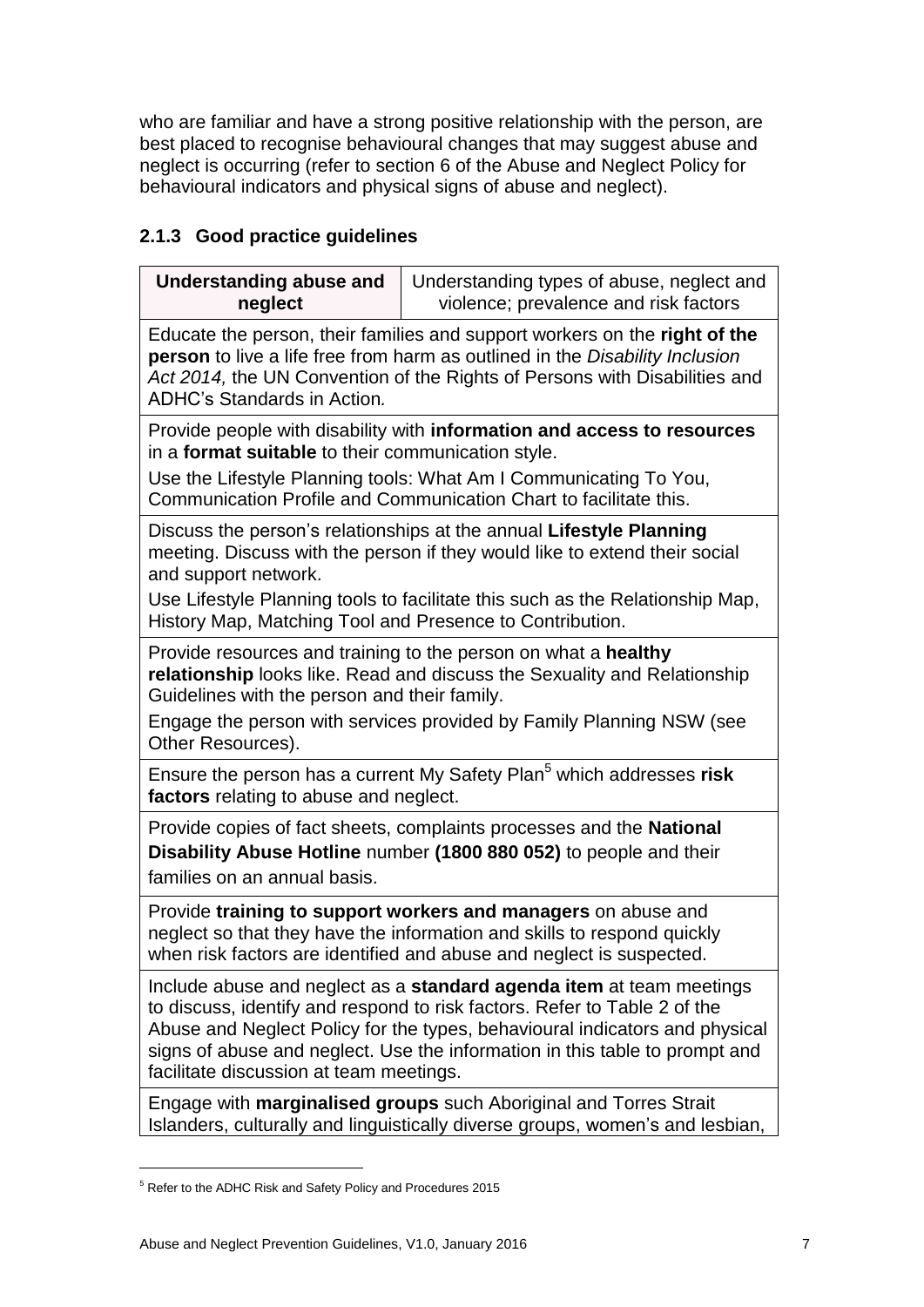| <b>Understanding abuse and</b><br>neglect                                                                                                                                                                        | Understanding types of abuse, neglect and<br>violence; prevalence and risk factors |  |
|------------------------------------------------------------------------------------------------------------------------------------------------------------------------------------------------------------------|------------------------------------------------------------------------------------|--|
| gay, bisexual, transsexual, intersex or queer (LGBTIQ) groups to gain a<br>better understanding of local needs and priorities and to help facilitate<br>access to culturally appropriate resources and services. |                                                                                    |  |
| If culturally appropriate resources are not available, encourage the person<br>to access mainstream services.                                                                                                    |                                                                                    |  |

# <span id="page-9-0"></span>2.2 Primary prevention: Practices and safeguards

Primary prevention relates to practices and safeguards which value and uphold the rights of people with disability to live a life free from harm. Primary prevention acknowledges that people who have greater control and ownership of their life are more likely to be able to maintain their own safety $6$ . Primary prevention requires a multi-layered approach which takes into account the person, organisational structure and community perceptions of disability and abuse and neglect.

#### **2.2.1 Community safeguards and practices**

At the community level, primary prevention involves promoting at every opportunity the valued status of people with disability and their right to be active members of the community. This may involve addressing community attitudes which reinforce abuse and negative stereotypes of disability.

Practices at the community level include facilitating meaningful community connections to prevent isolation, engaging and involving the person's family, fostering fulfilling relationships and natural supports, and ensuring access to advocacy when the person has no family or is unable to advocate for themselves.

For people living in institutions or group accommodation, external statutory bodies such as the NSW Ombudsman and Community Visitor program play a vital role in monitoring the quality of services and safeguarding the interests of people with disability<sup>7</sup>.

#### **2.2.2 Organisational culture and practices**

Embedding person centred approaches into organisational policy and practice is a fundamental safeguard to preventing abuse and neglect. Person centred approaches mean putting the person at the centre of all decision making and discussion. These approaches also promote positive attitudes and relationships between the person, their family and support staff.

<sup>&</sup>lt;sup>6</sup> [NDS Zero Tolerance Framework](http://www.nds.org.au/projects/article/194)

<sup>&</sup>lt;sup>7</sup> Learning from Complaints – Occasional Paper No.1 Safeguarding People's Rights to be Free from Abuse – Key [considerations for preventing and responding to alleged staff to client abuse in disability services, Disability Services](http://odsc.vic.gov.au/public/editor_images/annual%20reports/dsc_occ_paper_no_1.pdf)  [Commission Victoria.](http://odsc.vic.gov.au/public/editor_images/annual%20reports/dsc_occ_paper_no_1.pdf)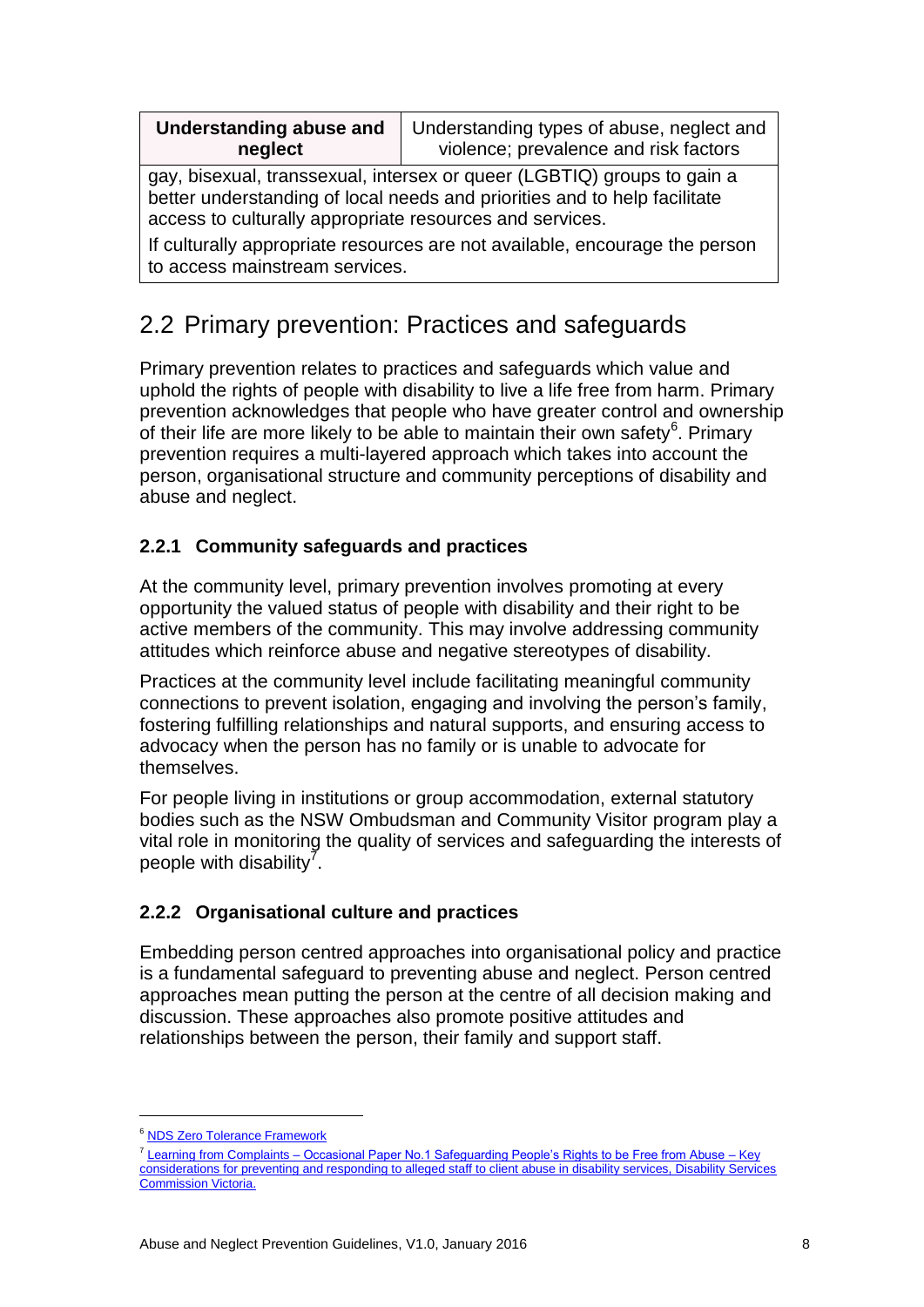The protection of people and prevention of harm will be enhanced by an organisational culture that provides the person with opportunities to express their needs and preferences. A healthy organisational culture also actively supports the person and staff to raise concerns about service delivery without fear of reprisal.

Effective prevention strategies include recruitment screening processes to protect people from exposure to individuals who have a history of harming vulnerable people. By adequately screening new recruits, organisations can maximise their chances of employing suitable individuals to work with people with disability from the start.

The *Disability Inclusion Act 2014* requires Family and Community Services (FACS) and FACS funded non-government disability support service providers to perform certain checks when employing or appointing a person to work with people with disability. These include the:

- National Criminal Record Check for "relevant workers" employed by FACS to provide disability supports and services directly to people with disability in a way that involves face to face or physical contact<sup>8</sup>
- Working with Children Check for new and existing paid and unpaid workers engaged in child-related work in accordance with the *Child Protection (Working with Children) Act 2012* and the *Child Protection (Working with Children) Regulation 2013*.

Refer to *Disability Inclusion Act 2014* FACS Fact Sheet 49 and the FACS Working with Children Check Policy 2015 for further information.

Provide clear expectations of staff behaviour towards people with disability during orientation sessions. This can aid in the prevention of abuse and neglect by increasing support workers' ability to recognise early signs of abuse and neglect, and to respond accordingly. Position descriptions which clearly outline the expectations of professional behaviour are crucial, as is regular training to reinforce appropriate behaviour and how to respond when abuse and neglect is suspected.

#### **2.2.3 Empowering the person**

At the individual level, primary prevention empowers the person to self-protect and communicate to others when abuse and neglect has occurred. Strategies include activities which develop the person's self confidence, positive self image and assertive communication skills.

Understanding and addressing the barriers to people reporting abuse and neglect are important in identifying the practice and safeguards needed to prevent abuse. Barriers to reporting abuse and neglect are provided in Table 2.

<sup>&</sup>lt;sup>8</sup> FACS Employment Screening Policy

<sup>&</sup>lt;sup>9</sup> [http://www.adhc.nsw.gov.au/about\\_us/legislation\\_agreements\\_partnerships/nsw\\_disability\\_inclusion\\_act](http://www.adhc.nsw.gov.au/about_us/legislation_agreements_partnerships/nsw_disability_inclusion_act)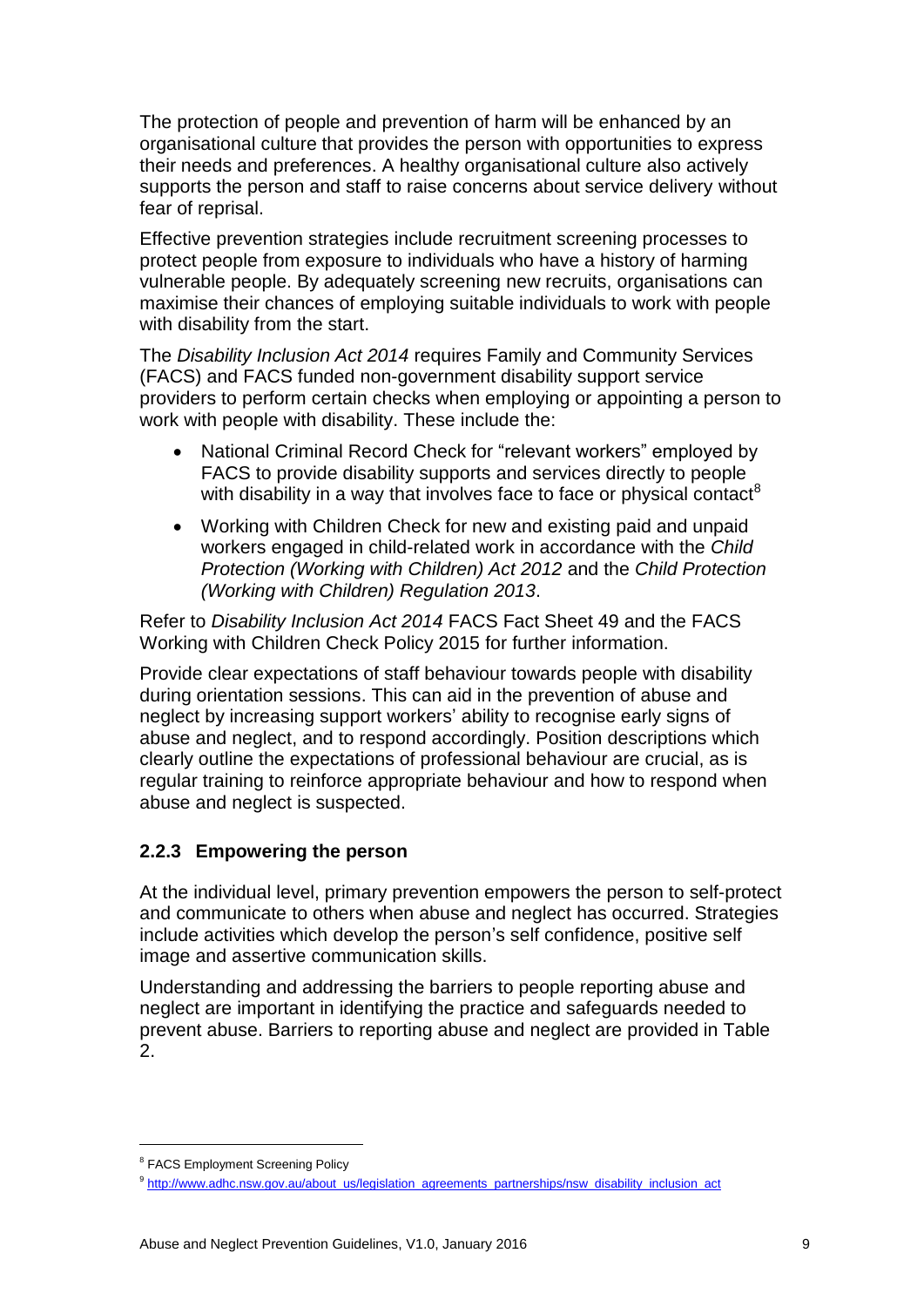| Table 2: Barriers to reporting abuse and neglect 10 |  |
|-----------------------------------------------------|--|
|-----------------------------------------------------|--|

| Limited education and<br>training opportunities | The person may have limited access to education<br>and training opportunities to understand their<br>rights, recognise abuse and neglect when it occurs<br>and respond accordingly.                                                                                                                                                                                                                                                                |
|-------------------------------------------------|----------------------------------------------------------------------------------------------------------------------------------------------------------------------------------------------------------------------------------------------------------------------------------------------------------------------------------------------------------------------------------------------------------------------------------------------------|
| <b>Isolation</b>                                | The person may have limited social and support<br>networks which prevents opportunities to discuss<br>and disclose abuse and neglect to others.                                                                                                                                                                                                                                                                                                    |
| Fear                                            | The person may not report abuse and neglect as<br>there is a fear of reprisal. The victim may fear<br>further violence if they disclose the abuse and<br>neglect to others including threats involving the<br>safety of loved ones.                                                                                                                                                                                                                |
|                                                 | The person may have a reputation with authorities<br>like the NSW Police and fear they will not be<br>believed if they report the abuse and neglect.                                                                                                                                                                                                                                                                                               |
|                                                 | The victim may fear the consequence of reporting<br>the abuse and neglect. For instance the victim may<br>depend on or have a perceived dependence on the<br>perpetrator, and fear the loss of support.                                                                                                                                                                                                                                            |
|                                                 | The victim may fear the shame and<br>embarrassment the abuse and neglect creates on<br>the reputation of the family.                                                                                                                                                                                                                                                                                                                               |
| Person's history                                | The person's history and circumstances will<br>influence whether the person is at risk of becoming<br>a victim or a perpetrator of abuse and neglect. For<br>instance the person may have experienced abuse<br>and neglect as a child and therefore have a<br>distorted view of a safe and healthy relationship.<br>Reports of abuse and neglect may have been<br>discounted when the person disclosed abuse and<br>neglect to others in the past. |
| Language and<br>communication                   | The victim may rely on augmented or alternative<br>communication strategies which unintentionally<br>limit the person's vocabulary to describe and report<br>abuse and neglect when it occurs. For instance<br>key words such as 'genitals', 'rape' or 'assault' may<br>be absent from the person's vocabulary.                                                                                                                                    |
| Views of disability and<br>sexuality            | The person may have a lack of basic knowledge<br>about sexuality and therefore not know what is or<br>may be assault.<br>People with disability are often believed to be                                                                                                                                                                                                                                                                           |

<sup>&</sup>lt;sup>10</sup> [Responding to young people disclosing sexual assault: A resource for schools. ACSSA Wrap No.6](http://www.aifs.gov.au/acssa/pubs/wrap/w6.html#what)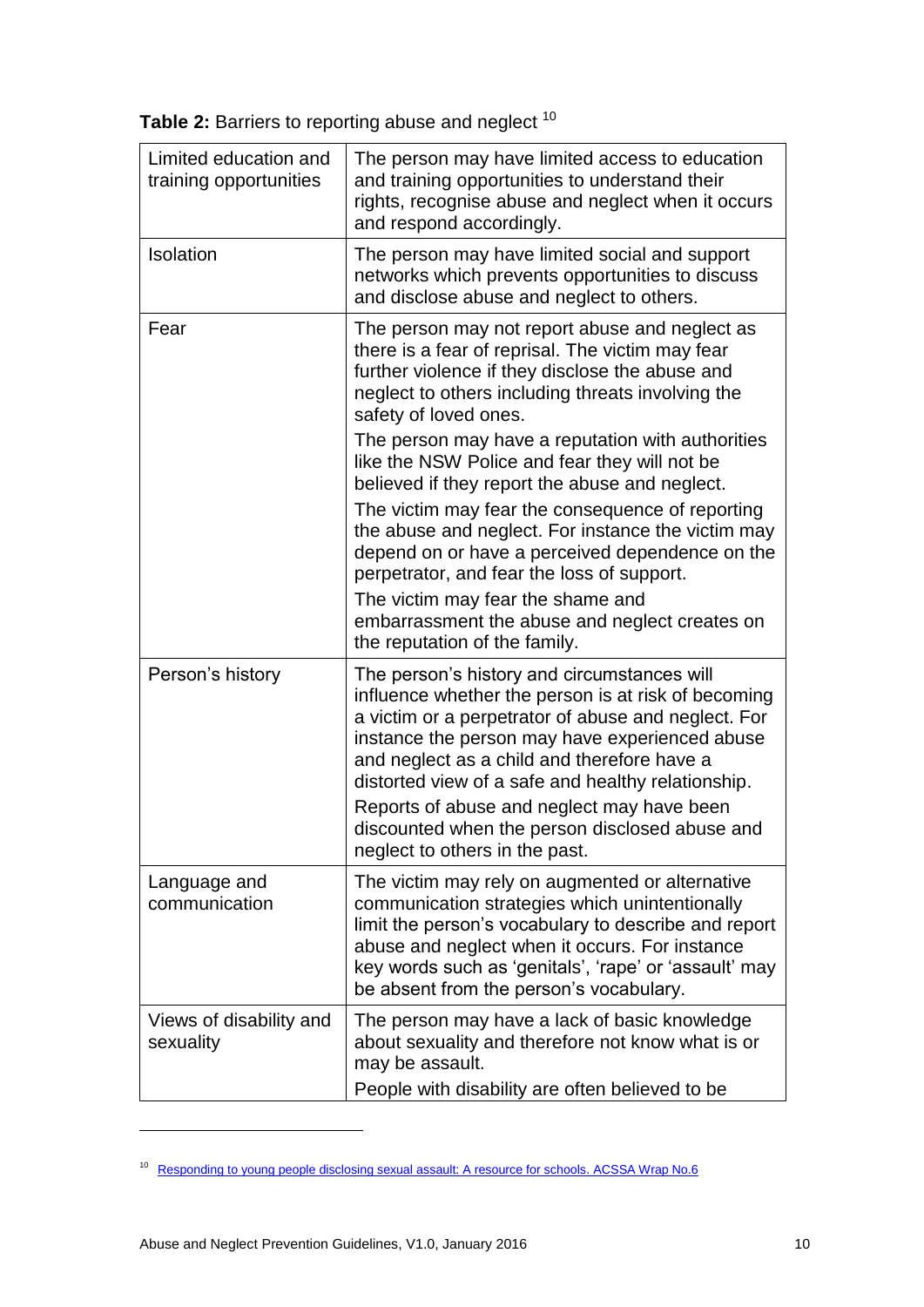|                                  | asexual or childlike and therefore sexuality is not<br>openly discussed.                                                                                                                                             |
|----------------------------------|----------------------------------------------------------------------------------------------------------------------------------------------------------------------------------------------------------------------|
|                                  | Discussion about sex may be discouraged in some<br>environments such as the family home or group<br>accommodation. This means the person may not<br>have the opportunity to talk about what is<br>happening to them. |
| Access to mainstream<br>supports | Mainstream supports may not cater for a person<br>with disability. For instance women's refuges may<br>not have staff trained to support a person with<br>disability.                                                |
|                                  | Victim's services may only be available to women<br>and not suitable or accessible to men who are<br>victims of abuse and neglect.                                                                                   |

### **2.2.4 Good practice guidelines**

| <b>Primary Prevention</b>                                                                                                                                                                                                                                                                                                   | Promoting practices and safeguards which<br>prevent abuse and neglect                                                                        |  |
|-----------------------------------------------------------------------------------------------------------------------------------------------------------------------------------------------------------------------------------------------------------------------------------------------------------------------------|----------------------------------------------------------------------------------------------------------------------------------------------|--|
|                                                                                                                                                                                                                                                                                                                             | Embed person centred approaches in to organisational policy and<br>practices which are informed by national and international best practice. |  |
| Promote community inclusion and social participation. This includes<br>promoting the valued status of people with disability at every level of the<br>organisation and within the wider community.                                                                                                                          |                                                                                                                                              |  |
| Foster an organisational culture from the top down which supports<br>respectful attitudes and relationships between staff, the person and<br>their family.                                                                                                                                                                  |                                                                                                                                              |  |
| Ensure recruitment practices are in line with requirements of the<br>Disability Inclusion Act 2014.                                                                                                                                                                                                                         |                                                                                                                                              |  |
| During the recruitment process, focus on the values, attitudes and personal<br>attributes of applicants to ensure they are in line with organisational values<br>and person centred approaches to service delivery <sup>11</sup> .                                                                                          |                                                                                                                                              |  |
| Implement clear internal feedback mechanisms which provide the<br>person and their family with opportunities to communicate what is and isn't<br>working. This includes formal mechanisms such as complaints policies and<br>procedures and informal mechanisms such as regular family meetings with<br>frontline managers. |                                                                                                                                              |  |
| Ensure external safeguards are in place to oversee the quality of<br>services by engaging with the Community Visitor, advocates and the NSW<br>Ombudsman.                                                                                                                                                                   |                                                                                                                                              |  |
|                                                                                                                                                                                                                                                                                                                             | Inform the person and their family that they can request a visit from a                                                                      |  |
|                                                                                                                                                                                                                                                                                                                             |                                                                                                                                              |  |

<sup>1</sup> <sup>11</sup> Learning from Complaints – Occasional Paper No.1 Safeguarding People's Rights to be Free from Abuse – Key [considerations for preventing and responding to alleged staff to client abuse in disability services, Disability Services](http://odsc.vic.gov.au/public/editor_images/annual%20reports/dsc_occ_paper_no_1.pdf)  [Commission Victoria.](http://odsc.vic.gov.au/public/editor_images/annual%20reports/dsc_occ_paper_no_1.pdf)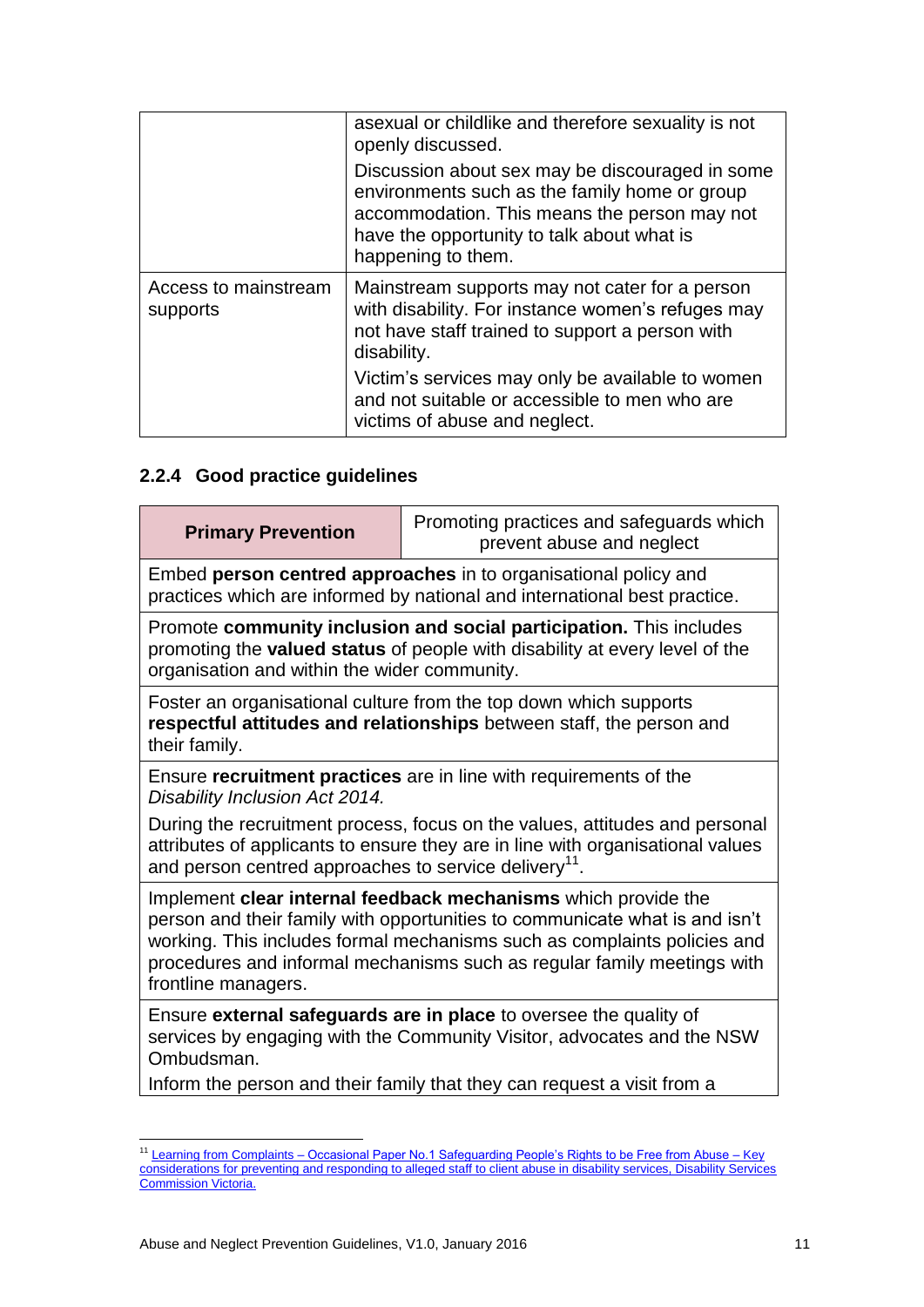|  |  | <b>Primary Prevention</b> |
|--|--|---------------------------|
|--|--|---------------------------|

Community Visitor.

**Address the barriers** that prevent the person and support staff from identifying and reporting abuse and neglect (see Table 2).

Educate the person, their families and support workers on the **right of the person** to live a life free from harm as outlined in the *Disability Inclusion Act* 2014, the UN Convention of the Rights of Persons with Disabilities and the Standards of Action*.*

Always provide information to the person in a format suitable to their **communication style**.

Ensure the person has a meaningful **Lifestyle Plan** in place which addresses social participation and how they can achieve genuine connection with the community.

Use Lifestyle Planning tools to facilitate this such as the Relationship Map, Important To/For, Presence to Contribution, Working/Not Working.

Where possible, give the person the opportunity to **control their services**  and decide who they want in their network of support.

Provide **information and clear pathways** to access resources which promote healthy relationships and the expression of the person's sexuality. Read and discuss the Sexuality and Relationship Guidelines with the person.

Engage the person with services provided by Family Planning NSW (see Other Resources).

Value and support the **informal relationships** in a person's life as people are more likely to be safe when they are surrounded by enduring and genuine relationships with those who love and care for them.

Provide information and resources which develop the person's ability to **self protect**. Follow through with skill development by regularly practicing self protection skills with the person.

Use the 'Looking After Me' Resource kit to educate people with disability about healthy relationships (refer to Other Resources).

Ensure staff read and understand key internal safeguarding policies such as the **FACS Code of Ethical Conduct, Client Finances Policy and Procedures 2010** and the **Fraud and Corruption Prevention Policy 2010**.

Facilitate annual **training for staff and managers** on rights based legislation, policies, procedures and issues associated with abuse and neglect of people with disability such as, how to recognise abuse and neglect and respond.

**Provide monthly staff supervision** which promotes reflective practice, skill development and continuous improvement of services.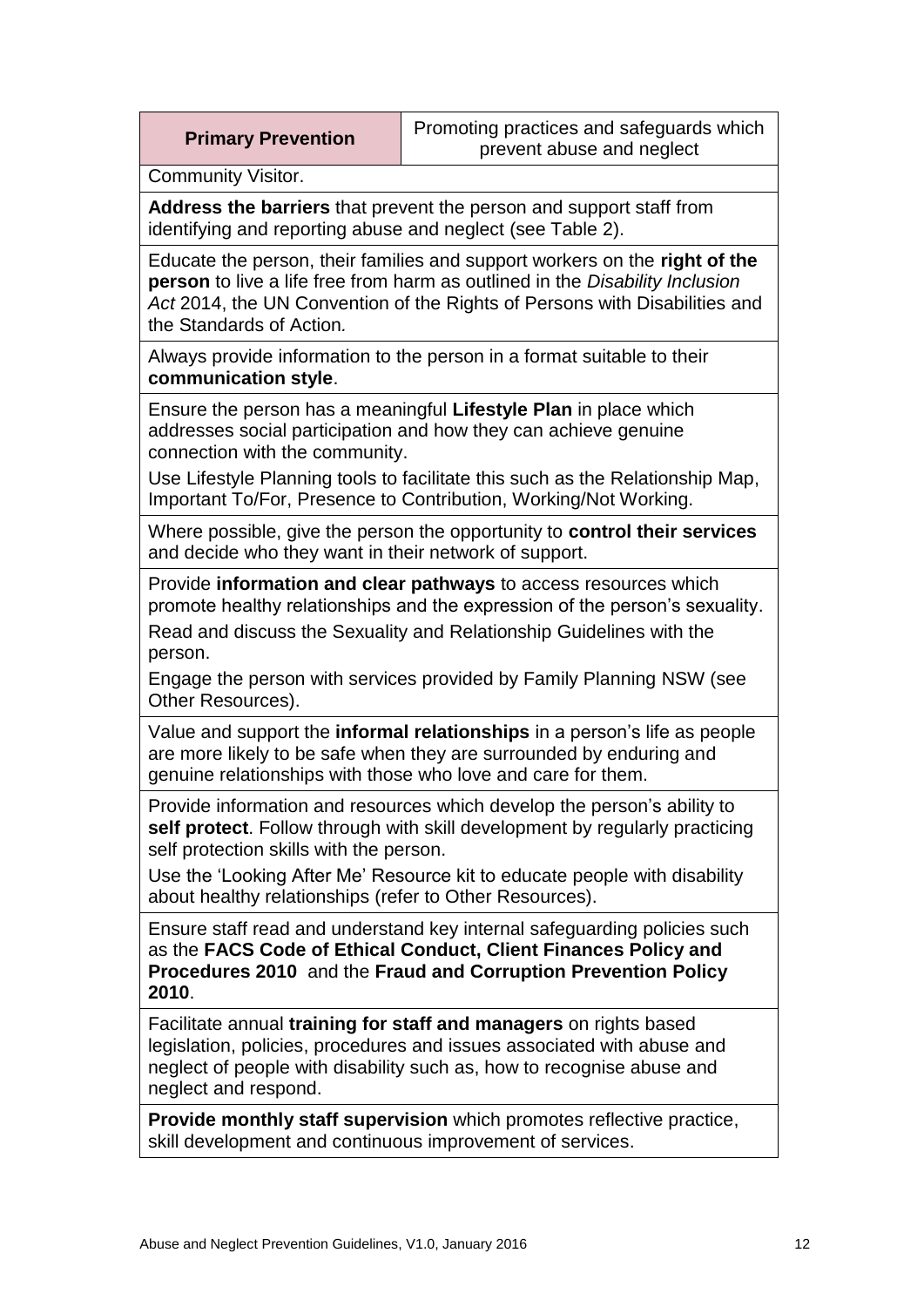## <span id="page-14-0"></span>2.3 Targeted prevention: Vulnerable groups

Targeted prevention involves the use of strategies to target groups within the community at greater risk of being the victims of abuse and neglect including:

- People with disability
- Women
- Children
- Aboriginal and Torres Strait Islanders
- People from cultural and linguistically diverse backgrounds.

People with a sensory impairment are at greater risk of abuse and neglect as their ability to communicate may be limited or not understood by others. The person may not have the language to describe and report the abuse and neglect. When communication support strategies are absent or not understood by others, the person may communicate with their behaviour.

Behaviours of concern (previously referred to as challenging behaviour) as a form of communication can result from the person's inability to be understood. People who display behaviours of concern are at risk of abuse and neglect as responses to manage the behavior may be unlawful, unethical and prohibited (prohibited practices<sup>12</sup>). The use of prohibited practices can be due to poor organisational culture, inadequate staffing levels and supervision of staff, the absence of staff training, poor attitudes towards the person and poor understanding of the disability<sup>13</sup>. Refer to the Behaviour Support Policy and Practice Manuals 2012 for details on the appropriate provision of behavior support.

The physical and sexual abuse and neglect of women with disabilities occurs in similar situations to all women. That is, they are most likely to be assaulted by someone they know, it is most likely to be a man, and will occur in a familiar and private place $^{14}$ .

Refer to section 2.1.1 for risk factors that expose people with disability to greater levels of abuse and neglect.

Domestic violence is often thought to occur between a person and an intimate partner however it also includes the abuse and neglect of a person by another resident(s), professional, paid or unpaid worker, family or friend in domestic situations such as institutions, hostels and group homes $^{15}$ .

Women and children are the main victims of domestic and family violence. Significantly, Aboriginal and Torres Strait Islander women are subjected to

<sup>1</sup>  $12$  Practices such as physical and chemical restraint, aversive strategies, denied access to basic needs and supports <sup>13</sup> Evidence-based guidelines to reduce the need for restrictive practices in the disability sector. The Australian [Psychological Society](https://www.psychology.org.au/Assets/Files/Restrictive-Practices-Guidelines-for-Psychologists.pdf)

<sup>&</sup>lt;sup>14</sup> [Understanding Violence Facts and Figures. Our Watch ltd.](http://www.ourwatch.org.au/Understanding-Violence/Facts-and-figures#WWDA)

<sup>&</sup>lt;sup>15</sup> [Domestic violence fact sheet. Women's Health NSW](http://www.whnsw.asn.au/PDFs/Domestic_Violence_Factsheet.pdf)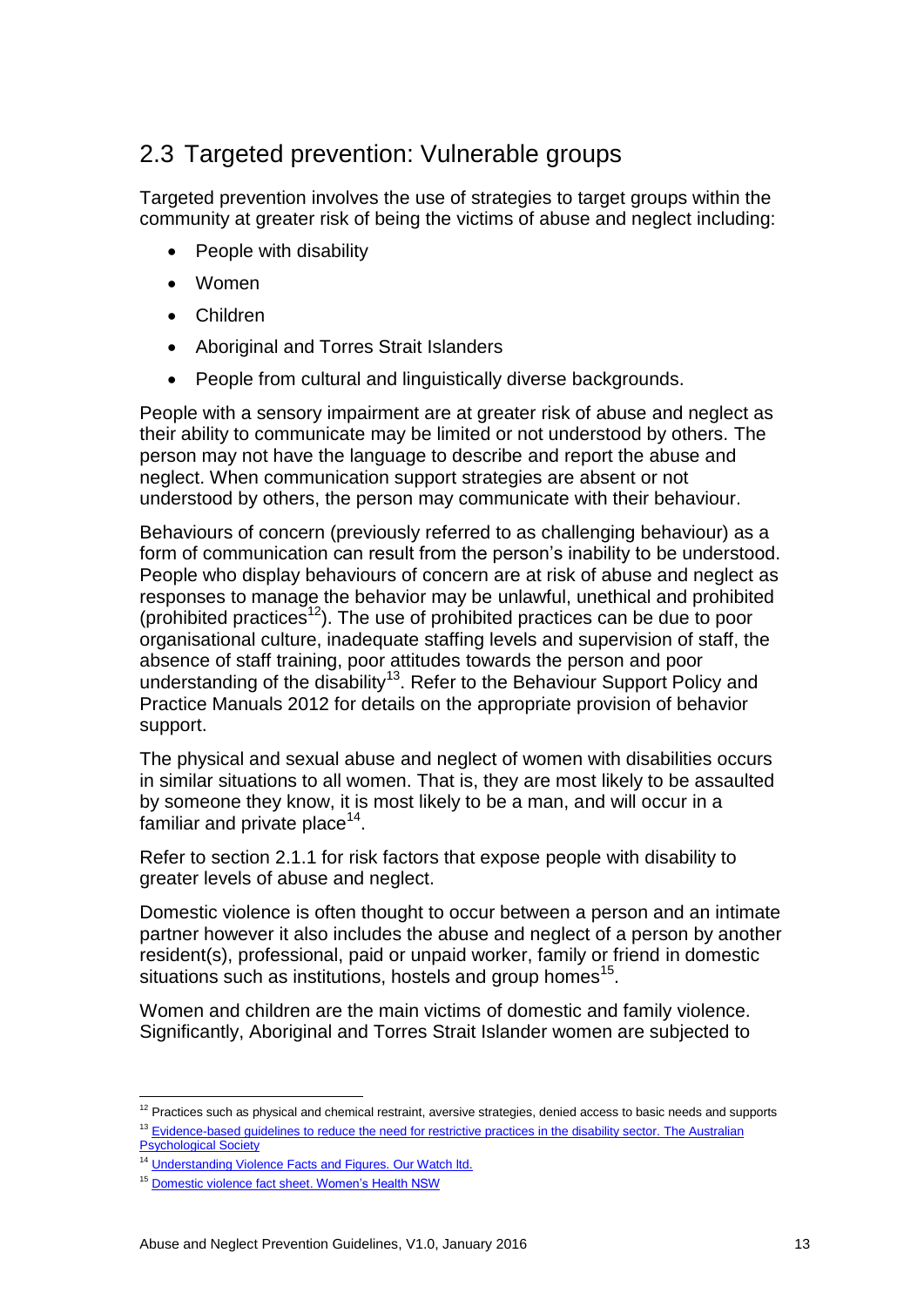family violence at a rate six times higher than that of non-Aboriginal women $^{16}$ . The prevalence of domestic violence in the community is thought to be much greater as most incidents of abuse and neglect are not reported $17$ .

Social disadvantage plays a significant part in increasing the risk of abuse and neglect amongst vulnerable groups in the community. Some of the reasons for this are provided in Table 3.

| <b>Gender inequality</b>                      | Women are the main victims of violence. The<br>reason for this is complex and involves a power<br>imbalance between males and females which is<br>reinforced by political, cultural, social and<br>economic systems <sup>18</sup> . Significantly, it is estimated<br>that 90% of women with disability have been<br>subjected to sexual abuse <sup>19</sup> .                                                                                                                                                                                                                                                                                                                                                                                                                                                     |
|-----------------------------------------------|--------------------------------------------------------------------------------------------------------------------------------------------------------------------------------------------------------------------------------------------------------------------------------------------------------------------------------------------------------------------------------------------------------------------------------------------------------------------------------------------------------------------------------------------------------------------------------------------------------------------------------------------------------------------------------------------------------------------------------------------------------------------------------------------------------------------|
| Sexuality                                     | The types of domestic and family violence for<br>people who identify as lesbian, gay, bisexual,<br>transsexual, intersex or queer (LGBTIQ) is similar<br>to that of the heterosexual community. The rate at<br>which it occurs however is unclear. This is partly<br>due to traditional views that abuse and neglect<br>occurs only within heterosexual relationships and a<br>lack of acknowledgement, understanding and<br>response by government <sup>20</sup> .                                                                                                                                                                                                                                                                                                                                                |
| Historical events and<br>cultural experiences | Historical events and experiences which stem from<br>government policy and practice has created<br>significant disadvantage for certain groups in the<br>community. For instance assimilation policies such<br>as the forced removed of Aboriginal children from<br>their families have led to significant social<br>disadvantage of Aboriginal communities. Aboriginal<br>people have lower socio-economic outcomes, high<br>rates of homelessness, significantly poorer health<br>outcomes, and are over-represented in the criminal<br>justice, welfare and child protection systems <sup>21</sup> .<br>Migrants who have fled their country due to war<br>and persecution bring with them experiences of<br>trauma. This can impact on parents providing<br>children with appropriate care and consequently an |

**Table 3:** Risk factors of vulnerable groups

<sup>1</sup> <sup>16</sup> [Women in NSW 2013 Safety and justice snapshot. Fact sheet July 2013. Family and Community Services](https://www.women.nsw.gov.au/__data/assets/pdf_file/0018/274104/Safety_and_Justice_factsheet.pdf)

<sup>&</sup>lt;sup>17</sup> Women in NSW 2014 report. Chapter 6 Safety and justice. Family and Community Services

<sup>&</sup>lt;sup>18</sup> [Domestic violence fact sheet. Women's Health NSW](http://www.whnsw.asn.au/PDFs/Domestic_Violence_Factsheet.pdf)

<sup>19</sup> ['Double the Odds' – Domestic Violence and Women with Disabilities. Women with Disabilities Australia.](http://wwda.org.au/issues/viol/viol2001/odds/)

<sup>&</sup>lt;sup>20</sup> Groups and communities at risk of domestic and family violence: A review and evaluation. Australian Institute of [Family Studies](https://www.women.nsw.gov.au/__data/assets/file/0012/300621/PDF_4_Full_Report_At_risk_groups.pdf)

<sup>&</sup>lt;sup>21</sup> Working with Aboriginal Communities. A Practice Guide. NSW Department of Community Services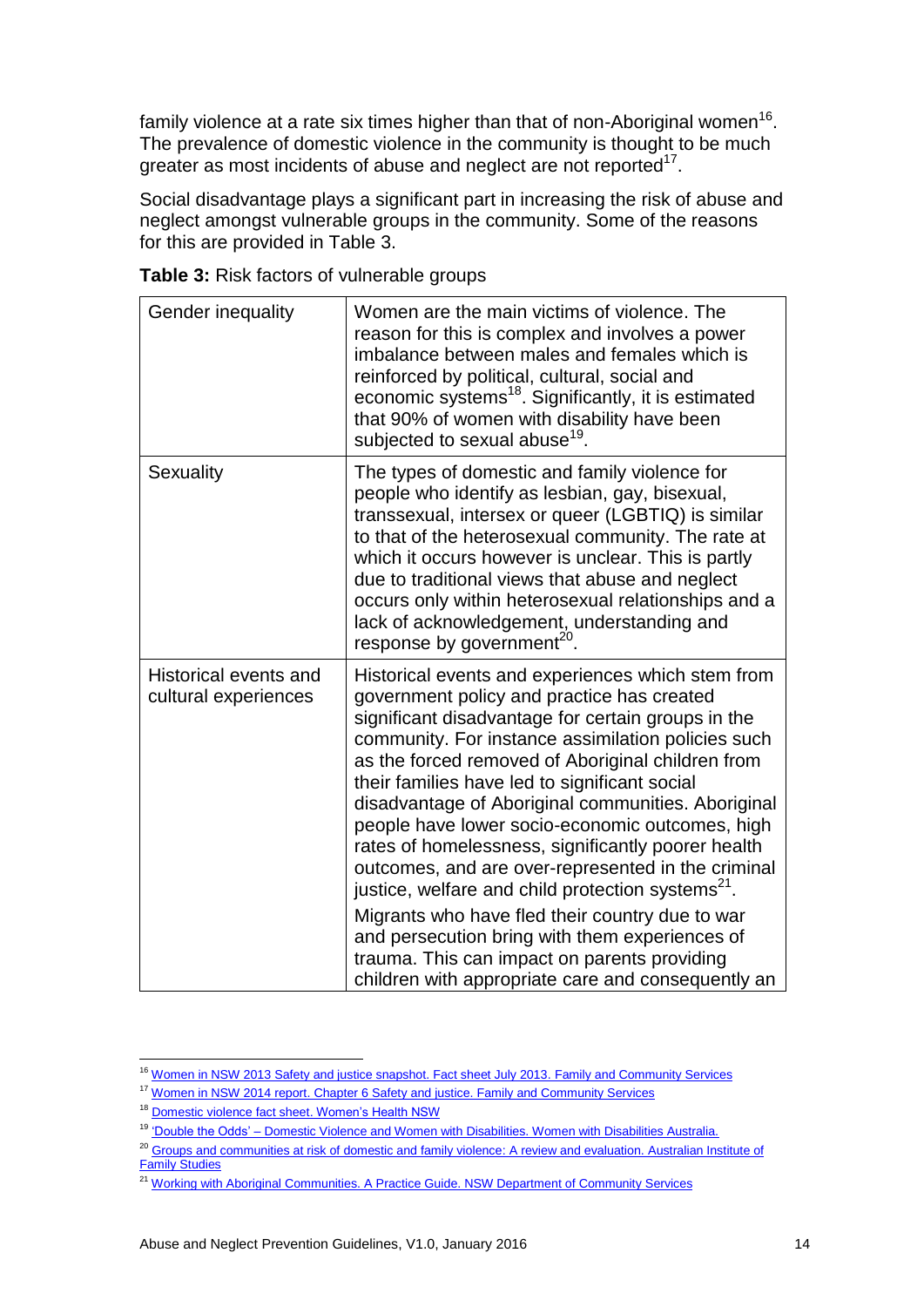|                            | over representation of culturally and linguistically<br>diverse groups in the child protection system <sup>22</sup> .                                                                                                                                                                                                                                                                                                                                 |
|----------------------------|-------------------------------------------------------------------------------------------------------------------------------------------------------------------------------------------------------------------------------------------------------------------------------------------------------------------------------------------------------------------------------------------------------------------------------------------------------|
| <b>Customs and beliefs</b> | Customs and beliefs amongst certain cultures can<br>perpetuate the abuse and neglect of women and<br>children. For instance forced marriage, child brides<br>and genital mutilation of children for cultural and<br>religious reasons.                                                                                                                                                                                                                |
| Geographic isolation       | Women from remote, rural and regional locations<br>are at greater risk of violence as the involvement<br>and responsiveness of NSW Police, access to<br>health services, legal resources, women's refuges<br>and vacancies in alternate supported<br>accommodation <sup>23</sup> is limited, or in some cases, may<br>be non-existent <sup>24</sup> .                                                                                                 |
| Childhood trauma           | Children and young people are particularly<br>vulnerable to abuse and neglect, especially those<br>with disability. Children or young people with<br>disability may be dependent on people other than<br>parents for support, which can increase their<br>vulnerability to abuse and neglect. This situation is<br>worsened when they are unable to communicate<br>that abuse or neglect is occurring, either verbally or<br>through their behaviour. |
|                            | Abuse and neglect can have long term damaging<br>effects on children and young people. An example<br>is domestic and family violence, as it affects<br>emotional, social and physical development, and<br>life outcomes in adulthood. Domestic violence in<br>the home is a strong indicator that other types of<br>abuse and neglect are also occurring <sup>25</sup> .                                                                              |
|                            | Children who have experienced and/or witnessed<br>domestic family violence are also at risk of<br>becoming perpetuators in intimate relationships<br>later on in life <sup>26</sup> .                                                                                                                                                                                                                                                                 |

23

<u>.</u>

 $22$  Culturally appropriate service provision for culturally and linguistically diverse children and families in the New [South Wales child protection system. NSW Department of Community Services](http://www.community.nsw.gov.au/docswr/_assets/main/documents/reasearch_cald_families.pdf)

[http://www.adhc.nsw.gov.au/\\_\\_data/assets/file/0019/228043/Allocation\\_of\\_Places\\_in\\_Supported\\_Accommodation\\_P](http://www.adhc.nsw.gov.au/__data/assets/file/0019/228043/Allocation_of_Places_in_Supported_Accommodation_Policy_and_Procedures_Dec2011.pdf) [olicy\\_and\\_Procedures\\_Dec2011.pdf](http://www.adhc.nsw.gov.au/__data/assets/file/0019/228043/Allocation_of_Places_in_Supported_Accommodation_Policy_and_Procedures_Dec2011.pdf)

<sup>24</sup> Groups and communities at risk of domestic and family violence: A review and evaluation. Australian Institute of **[Family Studies](https://www.women.nsw.gov.au/__data/assets/file/0012/300621/PDF_4_Full_Report_At_risk_groups.pdf)** 

<sup>&</sup>lt;sup>25</sup> An assault on our future: The impact of violence on young people and their relationships. White Ribbon [Foundation.](http://www.whiteribbon.org.au/uploads/media/Research_series/An_assault_on_our_future_FULL_Flood__Fergus_2010.pdf)

<sup>&</sup>lt;sup>26</sup> ASCA Response to: Consultation Paper on the Establishment of the Royal Commission into Institutional [Responses to Child Sexual Abuse.](http://www.asca.org.au/Portals/2/ASCA%20-%20response%20to%20Consultation%20Royal%20Commission.pdf) Adults Surviving Child Abuse.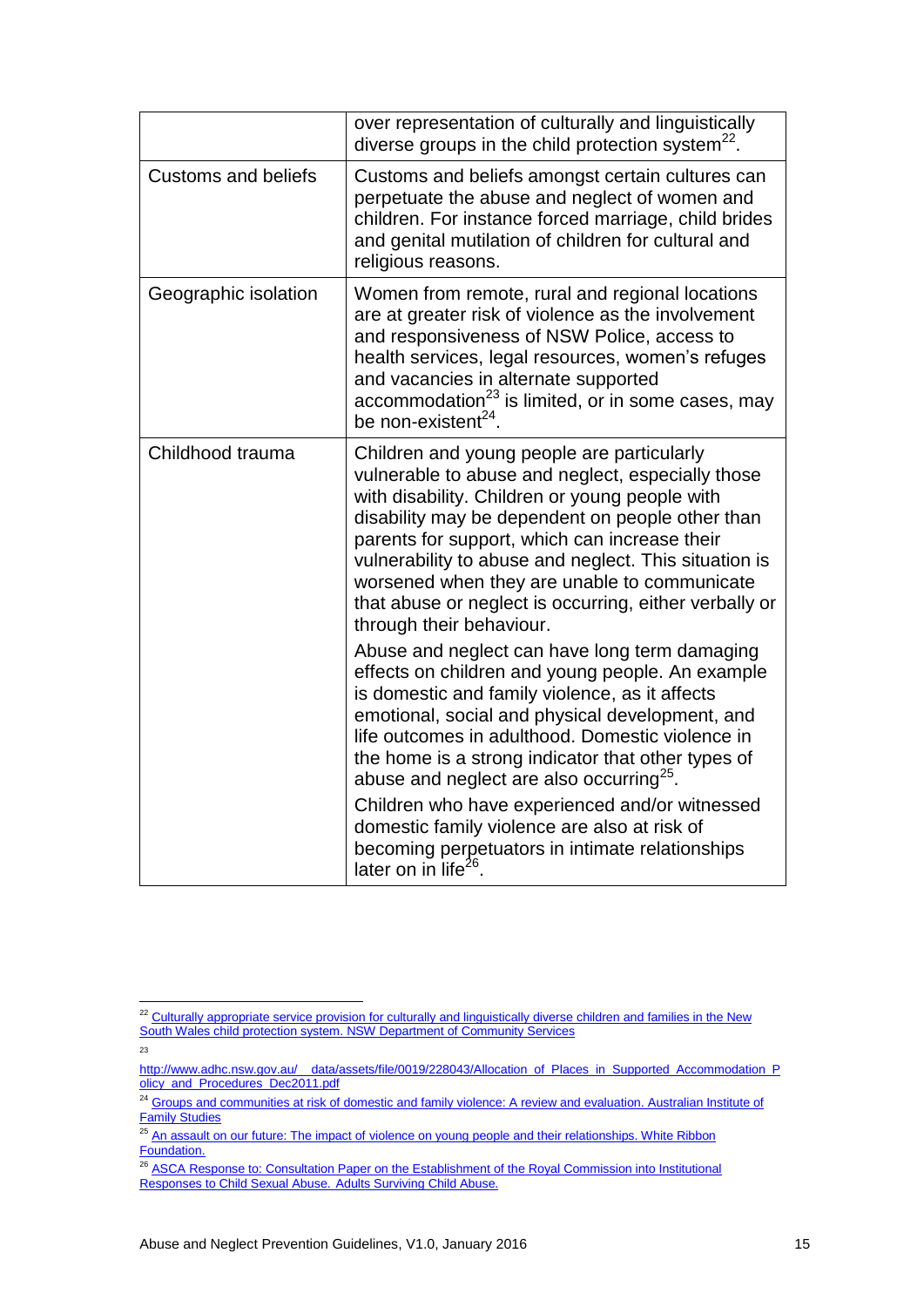### **2.3.1 Good practice guidelines**

| <b>Targeted Prevention</b>                                                                                                                                                                                                                                                                                                                                                                                                                                 | Identifying and addressing risk factors and<br>vulnerable groups                                                                                                                                                                                                                                                       |  |  |
|------------------------------------------------------------------------------------------------------------------------------------------------------------------------------------------------------------------------------------------------------------------------------------------------------------------------------------------------------------------------------------------------------------------------------------------------------------|------------------------------------------------------------------------------------------------------------------------------------------------------------------------------------------------------------------------------------------------------------------------------------------------------------------------|--|--|
| Assist people with disability to build and exercise their capacities to prevent,<br>identify, and manage violence, abuse and neglect through training,<br>education and skill development. For instance use the 'Looking After Me'<br>Resource kit to educate people with disability on domestic violence and<br>healthy relationships (refer to Other Resources).                                                                                         |                                                                                                                                                                                                                                                                                                                        |  |  |
| Assess the person's capacity to make decisions and provide consent.<br>Discuss the Decision Making and Consent Policy with the person and their<br>support network and identify situations where alternate decision makers are<br>required.                                                                                                                                                                                                                |                                                                                                                                                                                                                                                                                                                        |  |  |
| Use the Department of Justice Capacity Toolkit to assess the person's<br>capacity to make decisions (see Other Resources).                                                                                                                                                                                                                                                                                                                                 |                                                                                                                                                                                                                                                                                                                        |  |  |
| There may be situations were a professional is needed to assess the<br>person's capacity, rather than support staff. For instance, if the person<br>exhibits sexual behaviours of concern and / or a person's capacity to<br>consent is in doubt. Support from a behaviour specialist should be sought<br>immediately. Refer to the Sexuality and Relationship Guidelines in the<br>Lifestyle Planning Policy and Practice Manual for further information. |                                                                                                                                                                                                                                                                                                                        |  |  |
| <b>Ensure the specific support needs</b> of the person are assessed and clearly<br>understood and followed by staff to prevent abuse or neglect. For instance if<br>a person's health and wellbeing plan is not implemented by staff, this can be<br>viewed as systems abuse and neglect.                                                                                                                                                                  |                                                                                                                                                                                                                                                                                                                        |  |  |
| developed.                                                                                                                                                                                                                                                                                                                                                                                                                                                 | Facilitate access to <b>specialist support services</b> if the person has complex<br>health and wellbeing needs so that tailored support strategies can be                                                                                                                                                             |  |  |
| For people with complex communication needs, ensure they have a<br>current communication assessment and augmentative and alternate<br>communication strategies, and supports in place. If required this includes the<br>development and implementation of a comprehensive behaviour support<br>plan by an appropriate clinician (refer to ADHC Behaviour Support Policy<br>and Practice Manuals).                                                          |                                                                                                                                                                                                                                                                                                                        |  |  |
| A Behaviour Support Plan should include person-centre approaches which<br>build on the strengths and skills of the person.                                                                                                                                                                                                                                                                                                                                 |                                                                                                                                                                                                                                                                                                                        |  |  |
| Policy and Practice Manual).                                                                                                                                                                                                                                                                                                                                                                                                                               | If a Restricted Practice is prescribed to manage the person's behaviour,<br>ensure it is closely monitored to safeguard against potential abuse and<br>neglect. The Restricted Practice should also be replaced with a less<br>restrictive strategy as soon as possible <sup>27</sup> (refer to ADHC Behaviour Support |  |  |
| Seek to understand the reasons for the person's behaviour especially if it is                                                                                                                                                                                                                                                                                                                                                                              |                                                                                                                                                                                                                                                                                                                        |  |  |

unusual for the person. **Behaviours of concern may indicate** that

<sup>1</sup> <sup>27</sup> [ADHC Behaviour Support Policy and Practice Manual Part 1: Policy and Practice](http://dadhc-intranet.nsw.gov.au/client_services/clinical_innovation/behaviour_support/behaviour_support_policy_and_practice_manual?assetid=215450)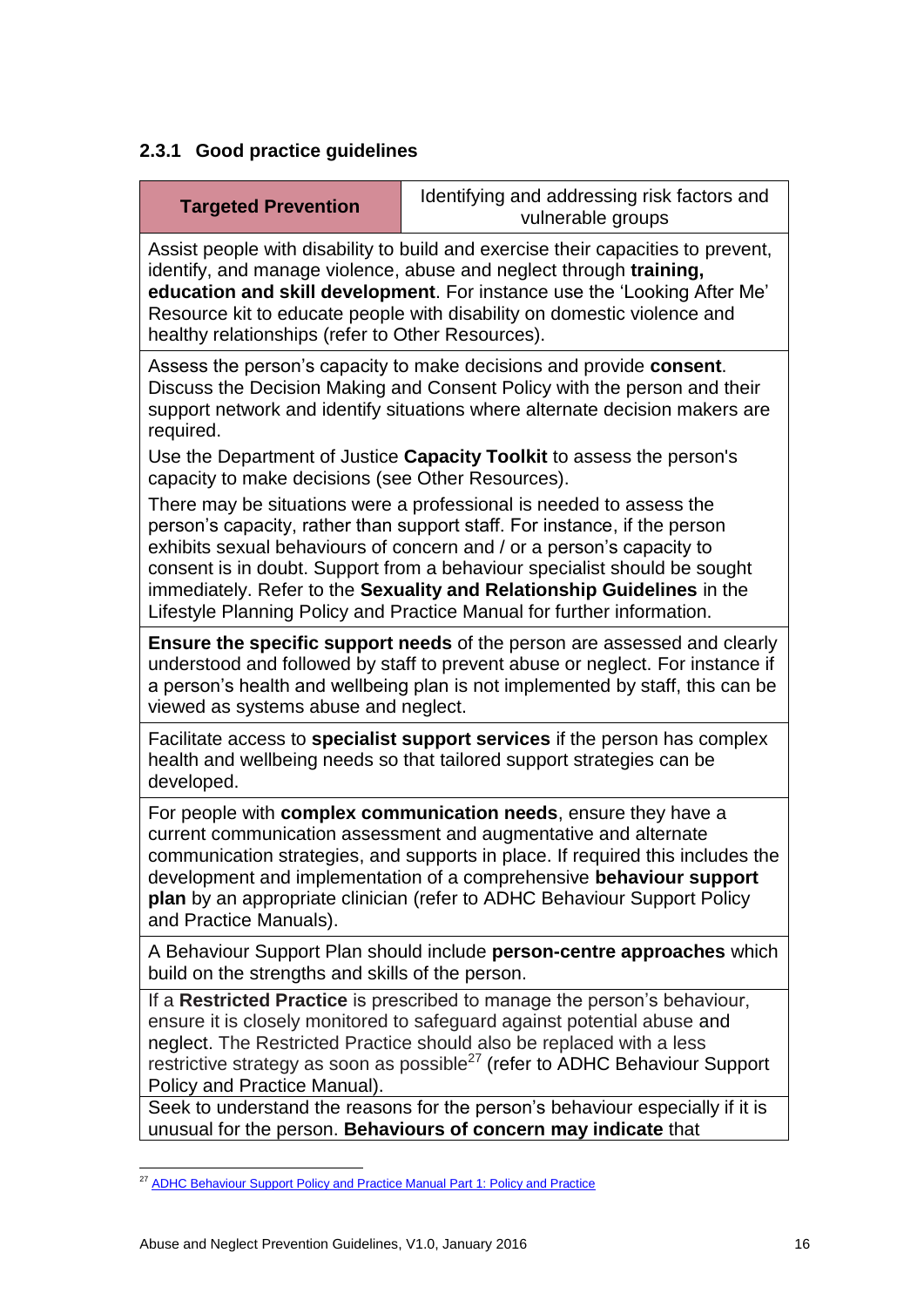#### **Targeted Prevention** | Identifying and addressing risk factors and vulnerable groups

something out of the ordinary is happening to the person including abuse and neglect.

Provide appropriate **training and education** to staff and managers who support people with complex communication needs such as:

- Inclusive Communication and Behaviour Support (ICABS)
- Professional Assault Response Training
- Non-Violent Crisis Intervention training
- Positive Behavioural Support
- Disability specific education
- Cultural awareness and competency training
- Sexuality and relationships training

Ensure the person has a current My Safety Plan<sup>28</sup> in place which addresses **risk factors** relating to abuse and neglect.

Encourage staff, the person and their family to access and utilise **communication resource libraries** set up in some FACS District offices.

Support women to access services offered at local **Women's Health Centres.** Services include preventative health care, community education and development, advocacy and empowerment.

For women experiencing **domestic and family violence**, support the person to access gender sensitive specialist services and support groups which target different socio-economic, educational and cultural groups<sup>2</sup>

Support individuals identifying as lesbian, gay, bisexual, transgender, intersex or queer (**LGBTIQ**) to access support services specialising in the needs of this group.

Ensure that staff who support children are trained and have a clear understanding of **Mandatory Reporter Guidelines** and how to promptly respond to suspected abuse and neglect of children. Refer to the FACS Child Protection Guidelines: What ADHC staff need to know about child protection, May 2014.

Engage with **marginalised groups** to gain a better understanding of local needs and priorities and to help facilitate access to appropriate resources.

Gain an understanding of the **history, experiences and customs** of the person and their community especially if they are Aboriginal or have migrated from another country.

An insight in to a person's background can help inform what strategies are needed to support the person appropriately.

Refer to the Abuse and Neglect Procedures for important information on Aboriginal cultural considerations and culturally and linguistically diverse

<sup>&</sup>lt;sup>28</sup> Refer to the ADHC Risk and Safety Policy and Procedures 2015

<sup>&</sup>lt;sup>29</sup> [Domestic violence fact sheet. Women's Health NSW](http://www.whnsw.asn.au/PDFs/Domestic_Violence_Factsheet.pdf)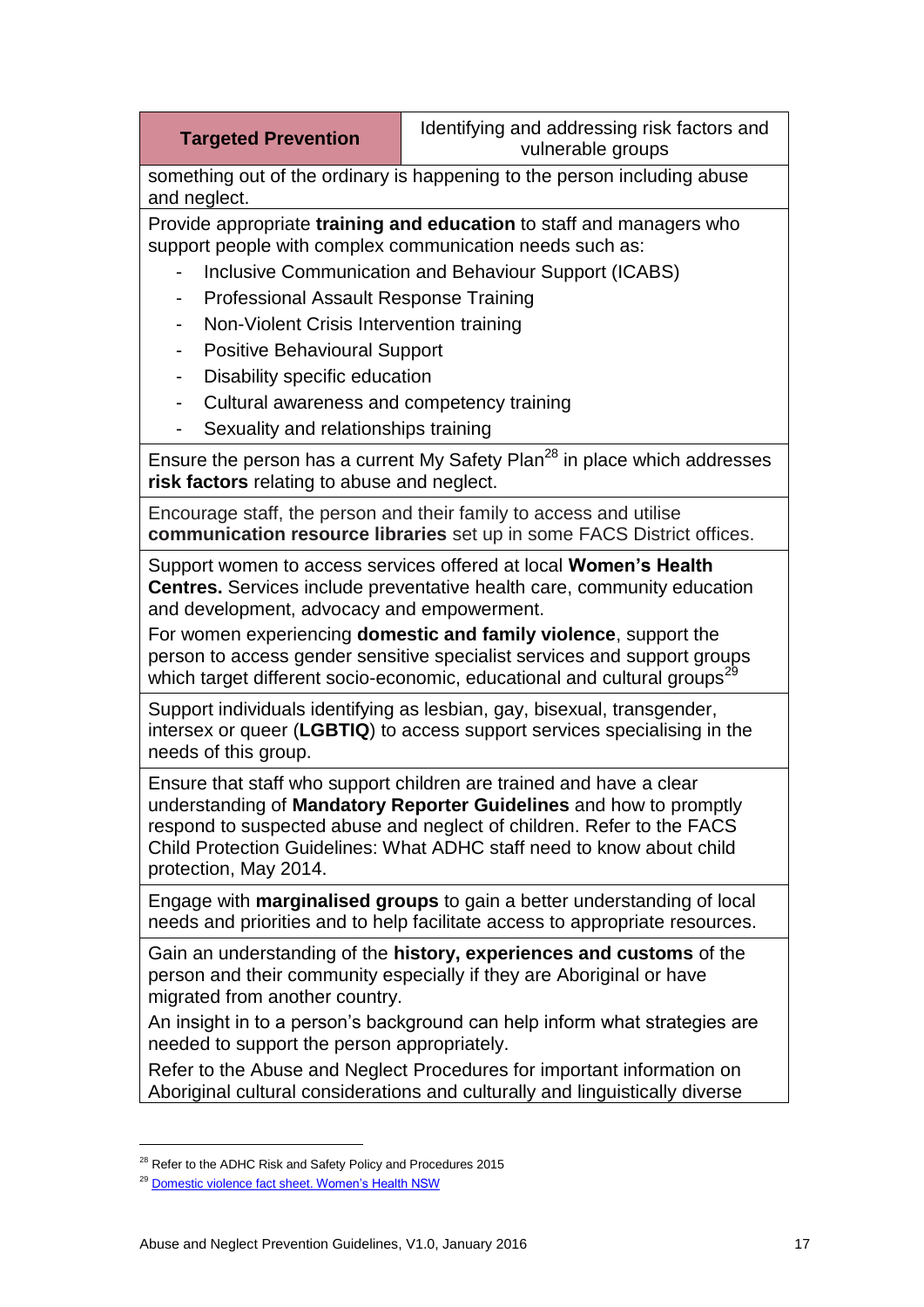groups.

Engage the use of interpreters and translators where they are needed for people of CALD backgrounds.

## <span id="page-19-0"></span>2.4 Secondary prevention: Responding to abuse and neglect

#### **2.4.1 Response procedures**

Refer to the Abuse and Neglect Procedures for direction in responding to allegations and incidents of abuse and neglect.

The FACS Incident Reporting and Management Policy for people accessing Ageing and Disability Direct Services 2014 assists staff with decision making about how to report, manage and respond to incidents. The FACS Incident Reporting and Management Guidelines for people accessing Ageing and Disability Direct Services 2014 provide the process for reporting and managing incidents.

Refer to the Abuse and Neglect Other Resources section for useful contacts, complaints and victims' support information.

#### **2.4.2 Supporting the person**

1

How and when an allegation or incident of abuse and neglect is responded to will influence the person's welfare, pursuit of justice and recovery from abuse and neglect. Person centred organisations look at the broader impact of the incident on the person, not at whether the allegation or incident can be substantiated or tested in a court of law<sup>30</sup>. Acknowledging and addressing the impact on the person will influence their ability to recover from the incident.

Due to the prevalence of abuse and neglect of people with disability, people accessing accommodation supports are more likely to have experienced abuse and neglect at some point in their life (see section 2.1.1). The disclosure of abuse and neglect can occur immediately after the incident or it may take months, years or even decades to disclose.

Disclosing abuse and neglect can take considerable courage by the survivor and trust in the recipient of the information. The response the survivor receives can have a significant impact on recovery. It is crucial that the response is respectful, empathetic, validates the person's experience and prevents re-traumatisation<sup>31</sup>.

<sup>&</sup>lt;sup>30</sup> Learning from Complaints – Occasional Paper No.1 Safeguarding People's Rights to be Free from Abuse – Key [considerations for preventing and responding to alleged staff to client abuse in disability services, Disability Services](http://odsc.vic.gov.au/public/editor_images/annual%20reports/dsc_occ_paper_no_1.pdf)  [Commission Victoria.](http://odsc.vic.gov.au/public/editor_images/annual%20reports/dsc_occ_paper_no_1.pdf)

<sup>&</sup>lt;sup>31</sup> ASCA Response to: Consultation Paper on the Establishment of the Royal Commission into Institutional [Responses to Child Sexual Abuse.](http://www.asca.org.au/Portals/2/ASCA%20-%20response%20to%20Consultation%20Royal%20Commission.pdf) Adults Surviving Child Abuse.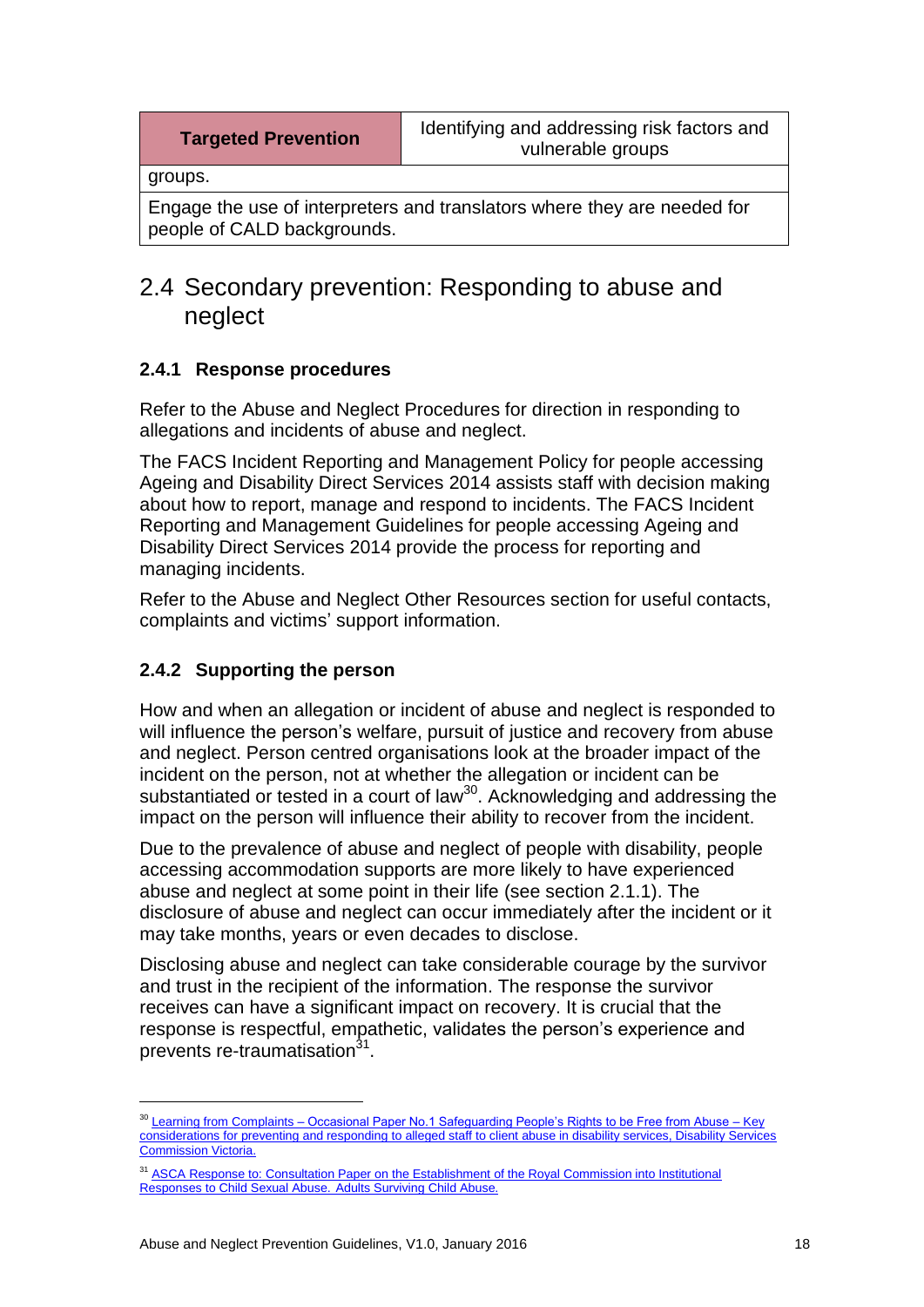Allowing the person to talk about the abuse and neglect is an essential part of recovery. Hearing the person's story however can trigger strong emotions for the person receiving the information. The listener will therefore need to balance the needs of the victim with their own health and wellbeing.

Staff must also be mindful that any information about the incident, that is disclosed by the victim and/or alleged offender, may interfere with preliminary investigations. For instance, staff must not ask the person leading questions relating to the incident or continue to ask questions once information relating to an allegation is clear. This is the role of NSW Police and the appropriate support services.

#### **2.4.3 Good practice guidelines**

| Ensure staff read and are familiar with response procedures outlined in:                                                                                                                                                                                                              |  |  |  |  |
|---------------------------------------------------------------------------------------------------------------------------------------------------------------------------------------------------------------------------------------------------------------------------------------|--|--|--|--|
| <b>Abuse and Neglect Procedures</b>                                                                                                                                                                                                                                                   |  |  |  |  |
| <b>FACS Incident Reporting and Management Policy and Guidelines</b><br>for people accessing Ageing and Disability Direct Services 2014                                                                                                                                                |  |  |  |  |
| Where an allegation is against a paid worker, stop contact between that<br>worker and the person with disability until the allegation has been fully<br>resolved. Even where an allegation has not been proven, future contact<br>between the worker and person concerned is avoided. |  |  |  |  |
| Take each allegation seriously. Support the person by <sup>32</sup>                                                                                                                                                                                                                   |  |  |  |  |
| 1. Validating the person's experience and acknowledging the impact<br>of the allegation and/or incident on the person, their family and<br>significant others.                                                                                                                        |  |  |  |  |
| 2. Listening intently until the person has been 'heard'. Address any<br>concerns they may have along the way. Keep emotions in check as<br>strong reactions can prevent the person 'opening up' about the<br>incident.                                                                |  |  |  |  |
| 3. Identifying what is important to and for the person to inform what<br>future actions are required. Don't provide advice unless it is asked<br>for.                                                                                                                                 |  |  |  |  |
| 4. Involving the person as much as they can and want to be involved.                                                                                                                                                                                                                  |  |  |  |  |
| Keeping the person and their family or guardian fully informed of<br>5.<br>the progress of an investigation including what and why particular<br>decisions were made. Provide information in a format the person<br>can understand.                                                   |  |  |  |  |
| 6. Apologising to the person and their family where appropriate.                                                                                                                                                                                                                      |  |  |  |  |
| Arrange immediate access to appropriate counselling or support if the                                                                                                                                                                                                                 |  |  |  |  |

<sup>&</sup>lt;sup>32</sup> How should you respond when someone you love tells you they were abused as a child? Adults Surviving Child [Abuse.](http://www.asca.org.au/Survivors/Role-of-carers-and-supporters/How-should-you-respond.aspx)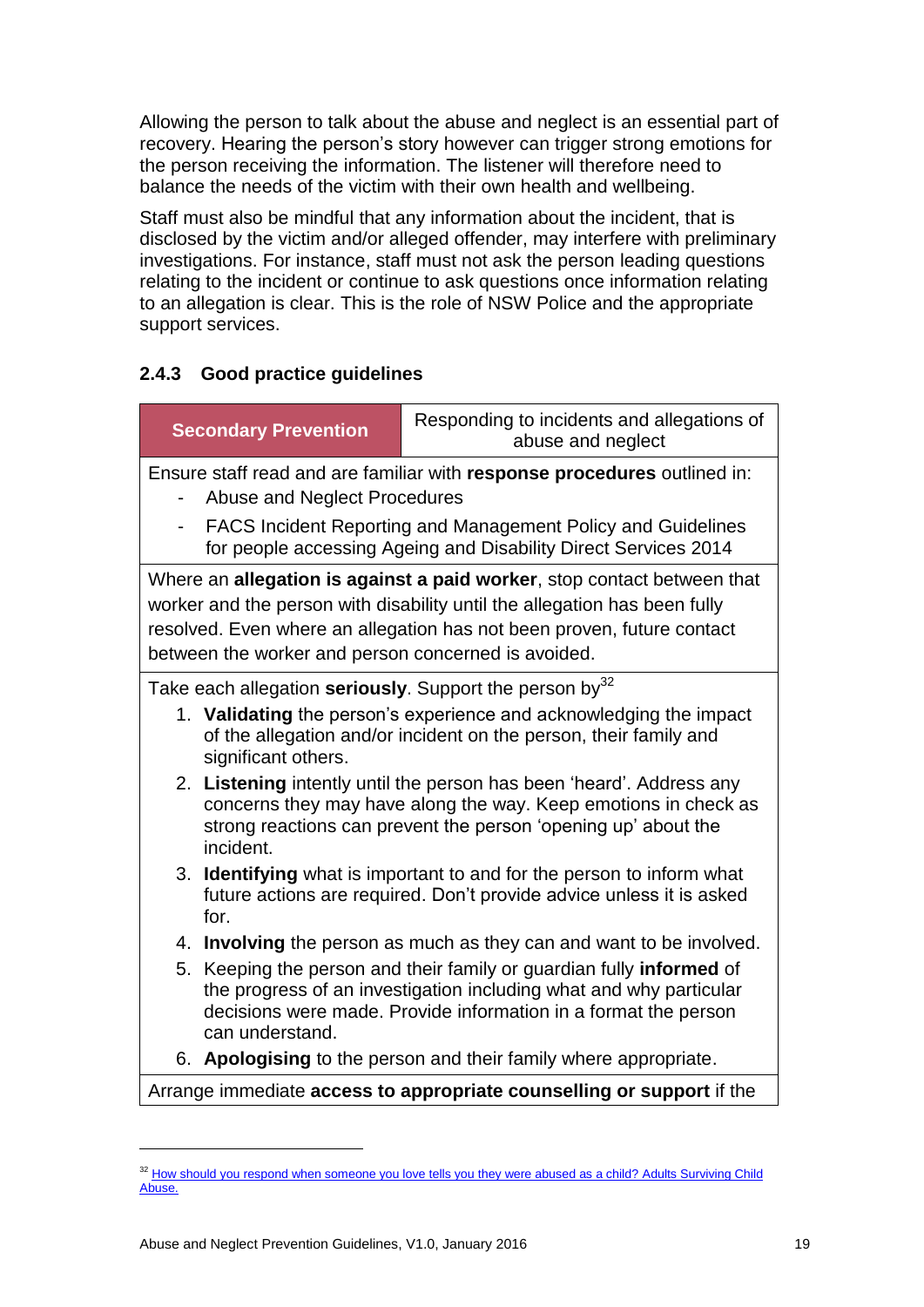**Secondary Prevention Responding to incidents and allegations of** abuse and neglect

person wishes this.

Take a **case management response** to allegations and incidents of abuse and neglect to facilitate a coordinated cross agency approach.

Encourage staff to seek support and counselling through the **Employee Assistance Program** on 1300 687 327.

**Analyse** the incident and response measures and promptly make changes to policy and practices where needed.

Ensure records relating to the incident are kept. Records should include actions and decisions that are accurate, factual and objective.

Maintain the person's **dignity and right to privacy and confidentiality** by following approved records management procedures. For instance, securely store all records relating to a sensitive and confidential incident in TRIM, ensuring appropriate access restrictions (refer to the Records Management Procedures for Supported Accommodation Services 2015).

## <span id="page-21-0"></span>2.5 Tertiary prevention: Systemic issues

Organisations need to be informed on the risks and prevalence of abuse and neglect. Tertiary prevention is aimed at the culture of a service and systemic issues which increase the risk of abuse and neglect occurring.

Practices and strategies in tertiary prevention focus on the recording, analysis and monitoring of data. This aids in identifying areas where continuous improvement in service delivery can occur. It includes identifying systemic weaknesses and failures such as the absence of formal procedures, and the presence of informal practices which sustain abuse and neglect $^{33}$ .

Services can fail to protect people with disability in the following ways<sup>34</sup>:

- services do not inform and guide staff on how to protect people from abuse and neglect
- services are not aware of what constitutes abuse and neglect and certain behaviours and/or incidents are considered normal, for example the use of unauthorised restrictive practices
- staff are not aware of policy and procedures and do not have the skills to identify, report and support people with disability who are experiencing abuse and neglect
- services have unstable workforce for example high staff turnover, stress and high use of agency or casual staff

<sup>&</sup>lt;sup>33</sup> ASCA Response to: Consultation Paper on the Establishment of the Royal Commission into Institutional [Responses to Child Sexual Abuse.](http://www.asca.org.au/Portals/2/ASCA%20-%20response%20to%20Consultation%20Royal%20Commission.pdf) Adults Surviving Child Abuse.

<sup>&</sup>lt;sup>34</sup> Abuse Prevention Strategies in Specialist Disability Services. Commonwealth Department of Family and [Community Services.](http://www.nucleusgroup.com.au/downloads/abusePrevention2002.pdf)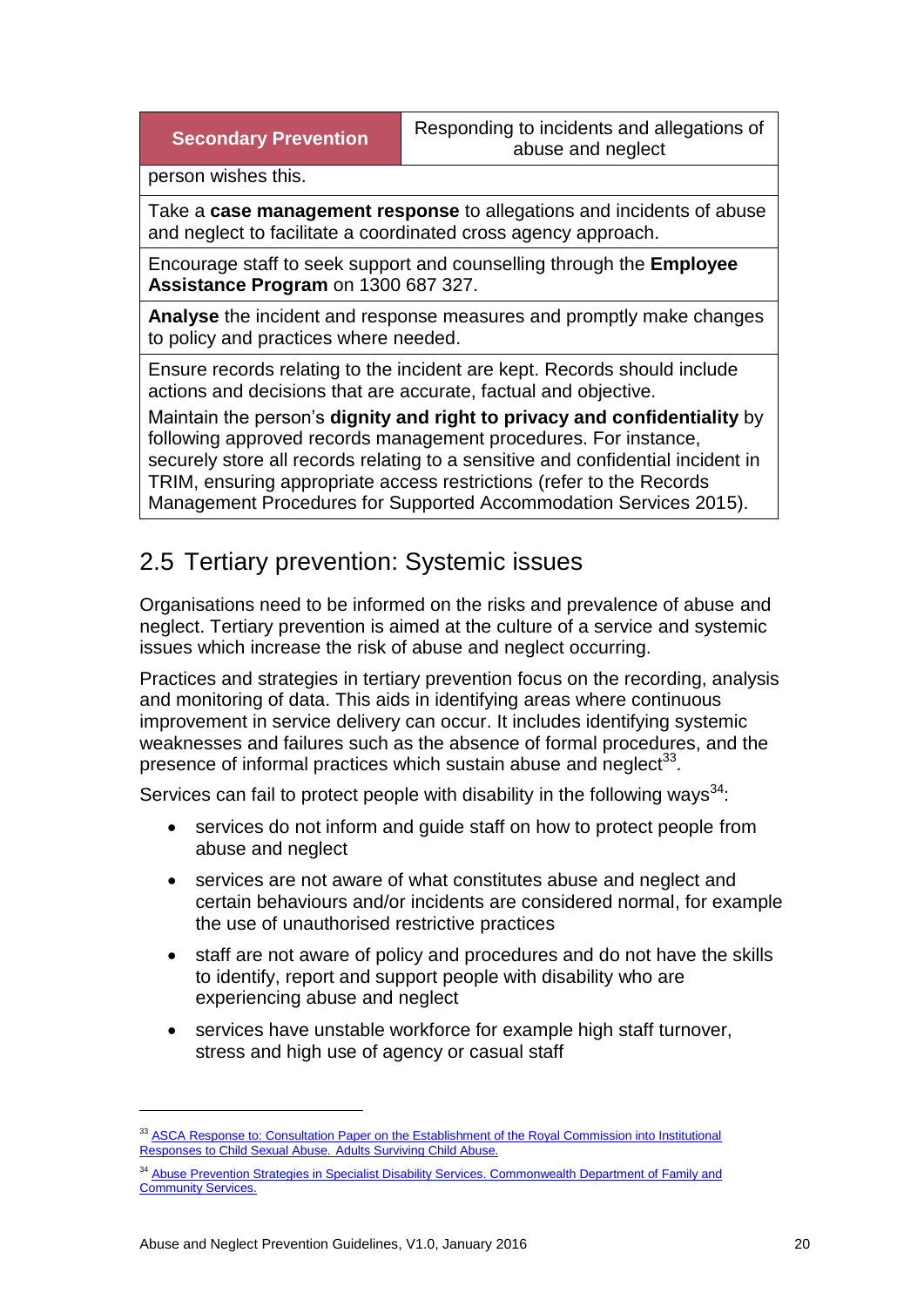- complaints and incidents are not viewed as opportunities to learn and improve service delivery
- partnerships with statuary bodies and external support services are not pursued, resulting in organisations working in isolation.

#### **2.5.1 Good practice guidelines**

| <b>Tertiary Prevention</b>                                                                                                                                                                                                         | Identifying and addressing underlying<br>causes and systemic issues |  |  |  |
|------------------------------------------------------------------------------------------------------------------------------------------------------------------------------------------------------------------------------------|---------------------------------------------------------------------|--|--|--|
| Have clear policies and procedures for recognising and responding to<br>allegations. Ensure policies and practices are informed by national and<br>international best practice legislation.                                        |                                                                     |  |  |  |
| Create an organisational culture that promotes and supports disclosure<br>and allegations are always taken seriously, and responded to promptly.                                                                                   |                                                                     |  |  |  |
| <b>Identify and address</b> underlying causes and systemic issues that can lead<br>to abuse or neglect.                                                                                                                            |                                                                     |  |  |  |
| Promote community attitudes that support peoples' rights to live a life<br>free from abuse and neglect.                                                                                                                            |                                                                     |  |  |  |
| Ensure services are accessible to the person and meet individual needs.                                                                                                                                                            |                                                                     |  |  |  |
| Provide meaningful and accessible sexuality and rights-based education<br>to people at risk. Engage the person with services provided by Family<br>Planning NSW (see Other Resources).                                             |                                                                     |  |  |  |
| Support access to advocacy which is tailored to the person's<br>communication needs.                                                                                                                                               |                                                                     |  |  |  |
| Provide support and referral to the person to access appropriate<br>counselling and support services including specialist sexual assault<br>services in the case of sexual abuse. Refer to Other Resources for contact<br>details. |                                                                     |  |  |  |
| Provide support workers and managers with regular training in<br>responding to incidents of abuse and neglect, duty of care, bystander<br>accountability and access to resources.                                                  |                                                                     |  |  |  |
| Learn from incidents for continuous quality improvement. Be open to<br>feedback from external agencies to improve on service delivery.                                                                                             |                                                                     |  |  |  |
| Provide clear pathways for people and their families to make complaints<br>about services. This includes internal and external pathways.                                                                                           |                                                                     |  |  |  |
|                                                                                                                                                                                                                                    |                                                                     |  |  |  |